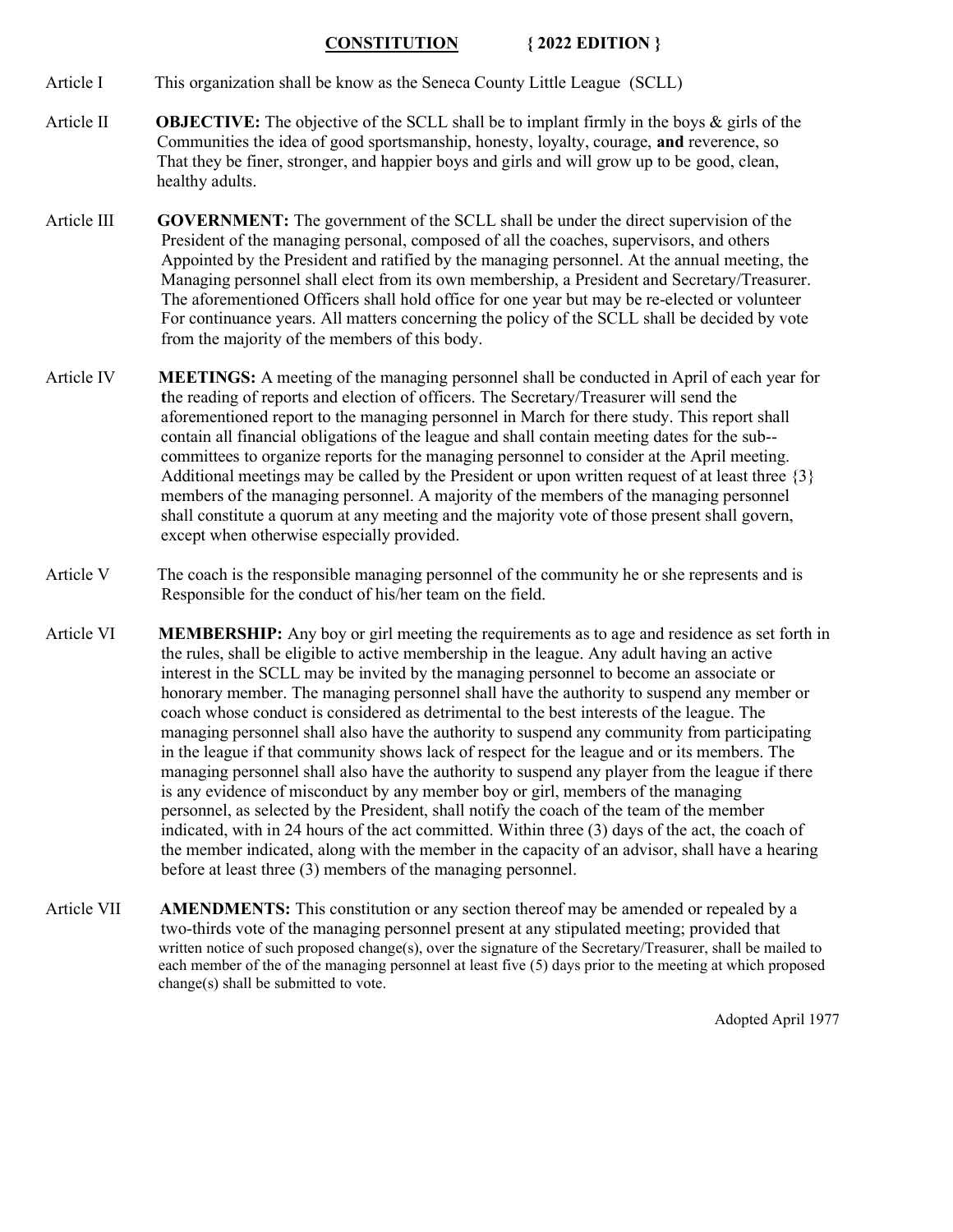### TEAM RULES FOR Pony, A & B LEAGUES Revised April 2018

- 1-A Any player to be eligible to participate must be age 12 on or before April 30, however any player who reaches age 13 on or before April 30 will not be able to pitch.13 year old must be voted exempt. No 13 year old exemptions will be accepted after conclusion of the Organization Meeting vote for the remainder of that year. No one will be allowed to play little league if they choose to play in Jr. Pony League.{Revised 2015} A League age group is 11-12 years of age, B League age group is 10-11 years of age and C League age group is 8-9 years of age. (Revised 2016) Pony players must not be older than 16 yrs of age before April 30 or be a high school freshman. Birth certificates and/or grade cards may be requested by the league office.
- 2-A A child must reside in or attend school in the district he or she represents. A child who resides with a parent for the summer will be eligible to play in that district. All of Tiffin City Schools is the eligible area for Clinton/Big Sticks Little League Baseball. Request for exemptions to be submitted to the Rules Committee. (Revised 1993) Players on borderline communities must be turned in prior to the organization meeting to be voted on for eligibility no later than the next meeting when balls and schedules are picked up. Any submissions after this meeting are nor eligible to play for that year. (added 1995). A copy of the registration card of the player(s) must be submitted to the secretary prior to the last scheduled meeting prior to vote on player(s). Only a limit of two (2) players per team roster will be allowed. (Added 1996}
- 2-AA Any player(s) who at 5 years old is granted exemption will not be voted on each year except if they leave the league and come back, changes to play for another team in the league.(Revised 2021)
- 2-B Each player must be furnished a registration card of the local community, which must be filled out  $\&$  signed by the parents or guardians, & returned to the coach of the team before the player will be eligible to compete in any league play.
- 2-C Any player on a community roster at the start of the season, can move up to a higher division and play a maximum of 3 combined games for any team in their community before being permanently placed on a higher division team. Example: A "C" League player can play in 3 "B" League, 3 "A" League, 3 "Pony" League or a combination of 1 "B" and 2 "A" League games per season. A "B" League player can play up a total of 3 "A" League games per season. These players can only move up to replace an injured/sick player or cover players that are on vacation and the team has less than 9 original roster players. Any coach using a lower division player must notify both League President and opposing coach before the start of the game in which a lower division player is used to play.
- 2-D No more than two (2) "A" division players may rotate to "B" division at the beginning of the season.
- 2-E No team can play with less than eight (8) players. An automatic out will apply for the ninth player when ever that player is scheduled to bat. If a team starts with eight (8) players, they can add an additional player if they arrive, however, if a team starts with eight players, and a player becomes injured and can't play, the game must be forfeited. (Added 1990)
- 2-F The coach has the option to bat their entire roster  $\&$  they may play any defensive position at anytime providing they remain in the same spot in the batting line up . This is an option only, coach does not have to bat entire roster but must declare it prior to game start. He may also have a standard 9 player line up. If a coach has the entire roster line up  $\&$  a player or players are injured or are unable to play no out will be issued for that position (s) in the line up unless they have only 8 players remaining then the first player in the line up that is out of game shall be recorded as that out only.

A&B Leagues only: Any coach batting only 9 players may use an EH to have a batting order of 10. Pony only: 9 player batting lineups are allowed a DH for any player position, not just pitcher. If DH enters the field for the player they are DH'ing for, that player is ineligible for the remainder of the game. Roster batting is only allowed for regular season games and cannot be used during tournament play. If a team is roster batting, they must use all available uniformed players in the dugout . If a team is disciplining a player but forces them to sit in the dugout, then that player must not be in uniform of any kind for the game.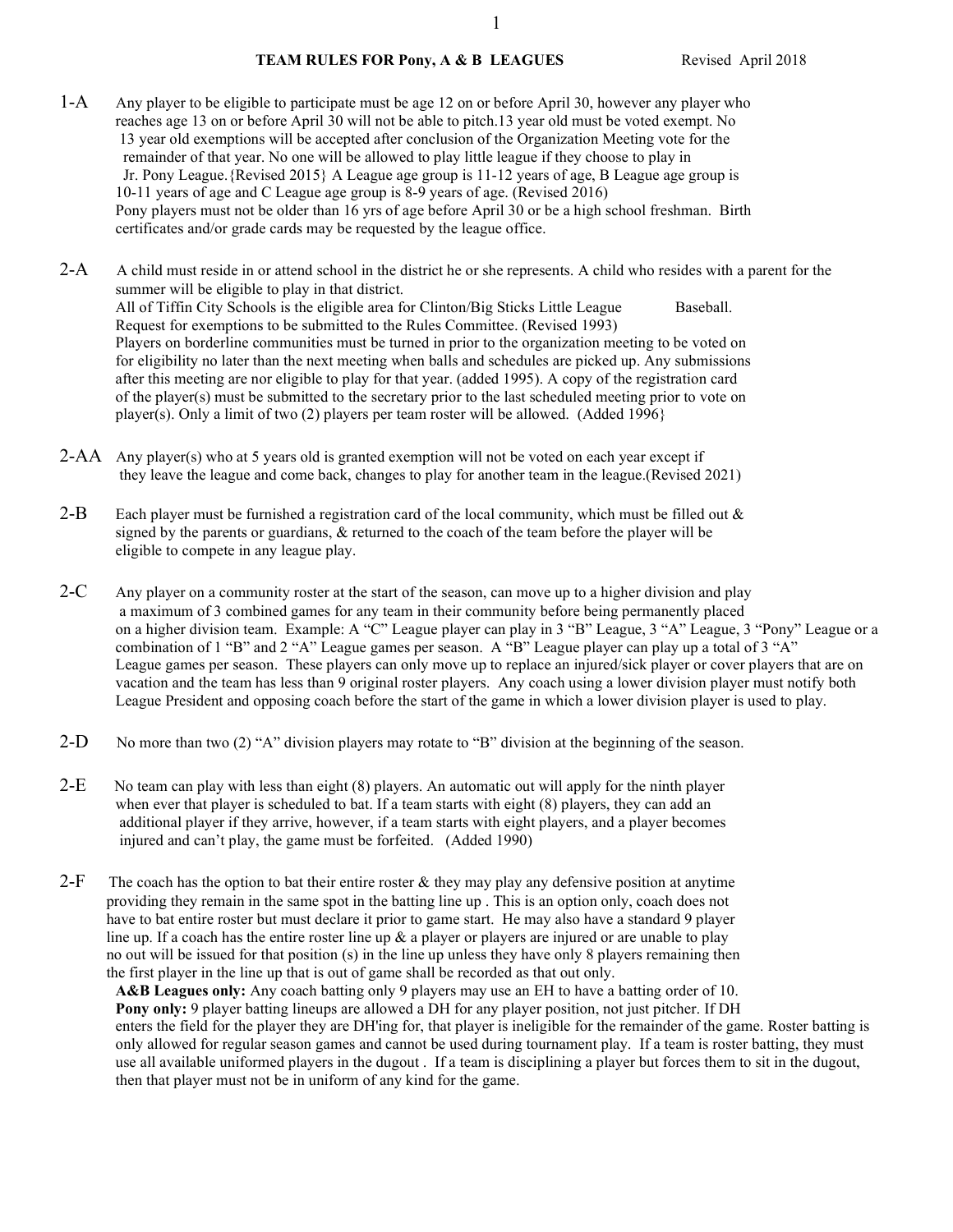- 3-A All league games must be played by the first tournament game. All games not finished by this date will be counted as a loss for both teams. If however, late season weather is determining factor, the President can allow games to be played after this date. The President may also rule that if is the fault of only one team, that the game is not played in time, the team at fault will be charged with a forfeit loss & a win goes to the other team .The President may allow the Rules Committee to decide theses matters.
- 3-AA Make up game time limits: Home team coach must contact visiting team coach within 2 weeks of original canceled game and the game must be made up within 3 weeks of the initial date(weather permitting) or either team will take the forfeit loss.
- 4-A Whenever schedule conflicts occur with other activities, the coaches of the team or teams involved shall rearrange their schedules for that particular game or games. However, the rearrangement must not conflict or cause undue hardship on any other team(s),  $\&$  must be agreeable to both coaches. Vacations of players & coaches are not considered schedule conflicts.
- 5-A The umpires will be furnished by the home team with the home plate umpire acting as the official umpire for the game. Two (2) umpires are necessary. The visiting team will provide the first base umpire unless the home team already has provided the base umpire. If home team can't supply base umpire they are to contact visiting team to bring an umpire. (Revised 2014)
- $5-B$  The home plate umpire shall notify the coach or representative(s) of the visiting team concerning the rules pertaining to the playing field.
- 5-C Umpires who start the game must finish the game unless on case of injury or called away on an emergency. Substitute umpires must be agreed upon by both head coaches. (Added 1995)
- 5-D A&B only: It is required by league officials that the umpires be at least high school students or older, & that all umpires have the basic knowledge of baseball rules. Pony only: It is required by league officials that the home plate umpires be OHSAA certified and the field umpires be at least high school students or older, & that all umpires have the basic knowledge of baseball rules. All umpires should be given new rules for the season before the game begins. Exception to Pony Umpire Rule (While High School baseball is still playing and certified umpires are hard to schedule, a varsity high school player is allowed behind home plate as log as both coaches are in agreement before the start of the game) (Revised 2022)
- 5-E Each home team will provide two (2) (A& B) or three(3)(Pony) game balls for each game. All league balls will be bought by the league, which will be included in each team entry fee. (Revised 1987)
- 5-F The official league approved baseball for "A"  $\&$  "B" leagues will be Rawlings LL and Pony Rawlings. The league will purchase the baseballs for all league and tournament games. (Revised 2021)
- 6-A All rules pertaining to safety players must be honored, such as helmets, supporters, no jewelry, etc.. Face shields will be allowable (not mandatory), as legal part of uniform. (Revised 1992)
- 6-B All batters and base runners will wear helmets this includes on deck batter and any player in the coaches box.
- $6-C$  A&B Leagues only: At no time shall a player will be allowed to participate in a game if a player is wearing athletic shoes that have steel cleats or spikes. Pony only: Metal spikes are allowed to be worn at all ballparks. Spikes are however prohibited to be worn by pitchers, pitching off of portable mounds. (Clinton/Big Sticks and Upper Sandusky)
- 6-D Any player who deliberately removes his batting helmet while running the bases shall be called out by the umpire after the play has been completed. If the out occurred before a run scored, that run will not count, if it was the third out. The umpire will be the judge in determining whether the helmet was removed deliberately.

**NOTE:** A player who adjusts there helmet or who removes there helmet during a "dead ball" situation is not considered to be removing there helmet deliberately. (Revised 1990)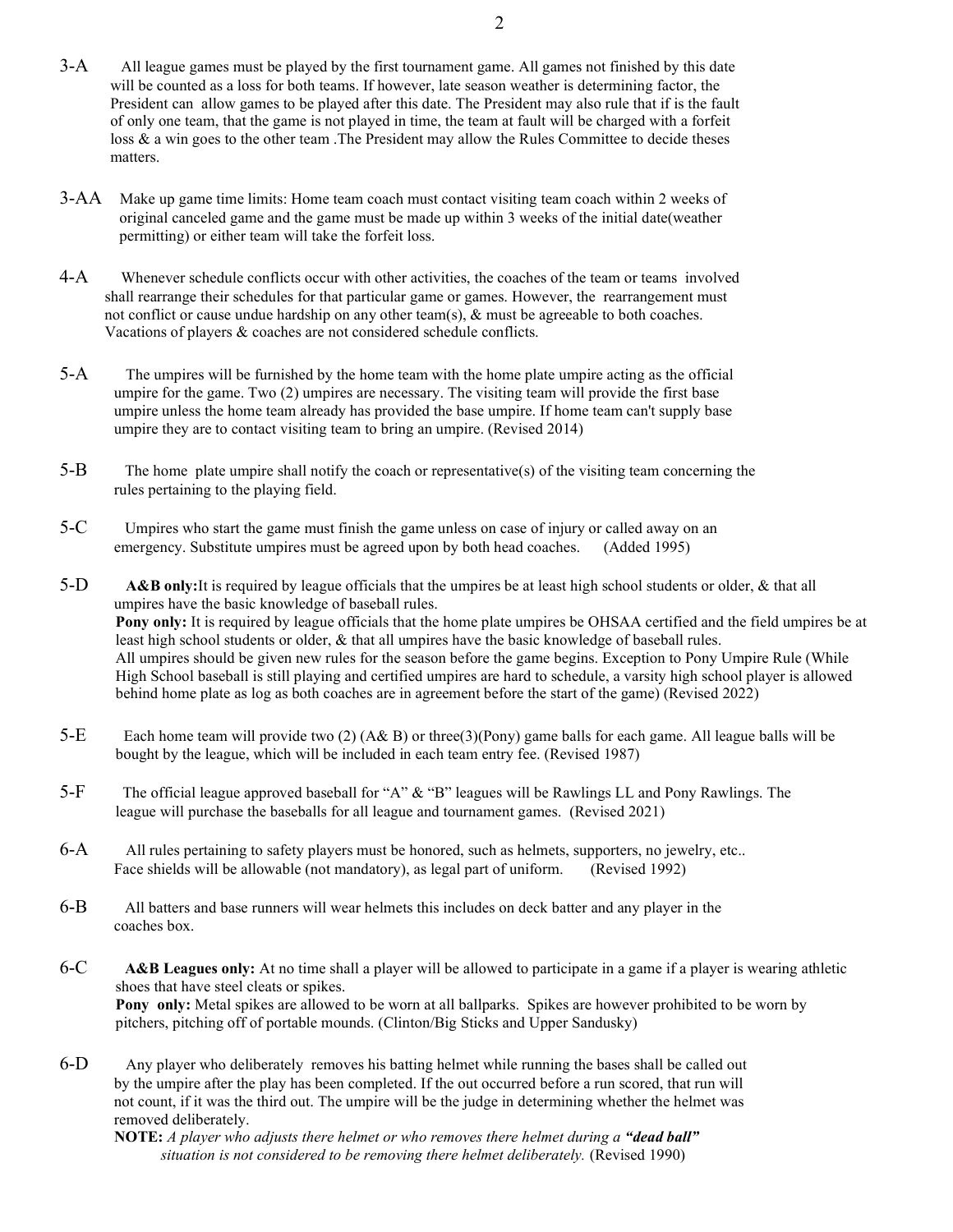- 6-E If a batter in the judgment of the umpire throws the bat while hitting, he shall give both benches a warning the next time any batter from ether team throws a bat a dead ball will be called & the batter shall be called out. There is no limit on batters that can be called out after bench warnings is issued in the game. Throwing of the bat constitutes to back stop,  $1^{st}$  or  $3^{rd}$ base fences or into catcher, umpire or mound. (Added 2010)
- $6-F$  No courtesy runners are allowed unless for an injured player & the last player to make an out or a player that has not been in the line up may be inserted. (Added 2010) However, a substitute runner will be allowed for the catcher that is catching the next inning and is on base with 2 outs in the inning. This substitution must occur right after the 2nd out occurs, a dead ball happens and before the pitcher throws another pitch to a batter. The player replacing the catcher on base must be in the current batting order and must be in the batting order batting directly before the catcher ( if catcher is 5<sup>th</sup> in lineup he can only be replaced by 4<sup>th</sup> batter unless that batter is also on base then it would be the  $3<sup>rd</sup>$  batter, etc.) This is allowed to let the catcher get equipment on in order to keep the game moving.
- 7-A A&B only: Six innings shall constitute a game or unless the game is tied, a winner shall be determined. (Revised 1989) Pony only: Seven innings shall constitute a game or unless the game is tied, a winner shall be determined.

 $7-\text{B}$  Any team failing to be on the field and ready to play thirty (30) minutes after the designated time of scheduled, shall forfeit the game. NOTE: This rule does not apply if a game is scheduled on the field earlier and runs over scheduled time of game.

- 7-C In case of rain, darkness, or curfew in a regular season game, the team ahead after 4 or more completed innings will be the winner. The decision of the umpire shall be final. If it does not go 4 completed innings the game will resume at the point where it was. Any tournament game that must be stopped for any reason, the game will resume at the point where it was stopped. NOTE: Run rule apply to tournament games. (Revised 2016)
- 7-D The third strike on a batter in "A" league and "Pony" league only, must be caught to constitute an out. If the catcher drops the ball or misses the ball, or the ball hits the dirt before he catches it, the batter is not out unless tagged by the catcher or put out at first base. If first base is occupied with less than 2 outs, the batter is automatically out. NOTE: The batter is note officially out until they reach the dugout area. If the batter realizes he/she may run, they must run in a straight line to the base they started.
- 7-E The infield fly rule will be called. (Added 1989)

## $7-F$  An intentional walk can be requested by a coach to umpire where the batter will automatically be sent to first base. (Added 2010)

- 8-A All games will be played on a diamond with 60 feet base paths "B" leagues will have a 46 feet pitching distance. "A" leagues will have pitching distance of 50 feet  $\&$  base paths at 70 feet. (Revised 2010). Pony will play on a diamond of 80 feet base paths and 54 feet pitching distance
- 8-AA "A" League ONLY Runner may steal a base on full release of the ball from the pitcher's hand. If base runner leaves base before this the umpire shall give a warning to the player  $\&$  the team. If it occurs a second time to the same team, the player shall be called "out"immediately. If the warning is called when the batter hits the ball, the umpire shall call a dead ball  $\&$ the pitch is replayed. If the second occurrence the umpire shall also call a dead ball ${A}$ dded 2011 $}$
- $8-B$  A& B Only: No pitcher can pitch more than 3 innings in any one game, but he may be used in other positions. **NOTE:** Innings are not necessary to be consecutive if team plays two games in one  $(1)$  day, a pitcher may pitch three (3) in each game. Pony Only: Pitchers are allowed to pitch 7 innings per week per a 2 game week or 10 innings prer week per a 3 game week ( rolling week). If pitchers pitch 7 innings on Monday, then those innings come off their count on the following Monday. I they pitch 4 innings on Monday and then 3 innings on Wednesday, then they are available to pitch only 4 innings on the following Monday.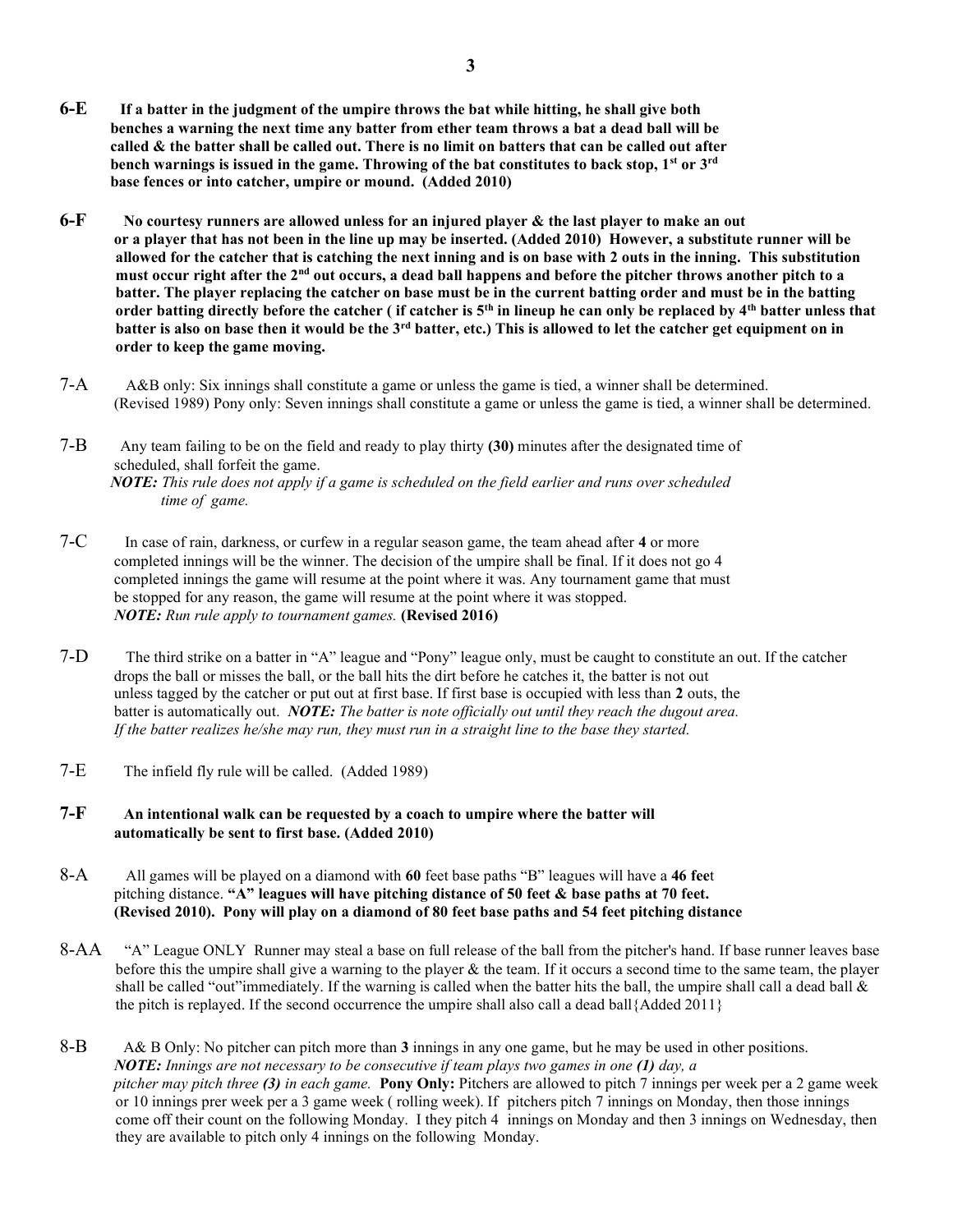- 8-C A coach will be permitted no more than one (1) conference per inning while on offense, to confer with his batters or runners. Any subsequent conference, the umpire will deny and call to resume play immediately. (Revised 1991)
- 8-CC If a coach(s) crosses foul line into fair territory twice in same inning to confer with pitcher on the  $2<sup>nd</sup>$  meeting the pitcher must be replaced with a new pitcher. An injury to the pitcher will not count as a defensive visit. (Added 2010)
- 8-D When a relief pitcher is substituted in the middle of an inning, that inning shall constitute a full inning of pitching for ether pitcher. If the beginning pitcher brought back in to pitch, in the same inning, no inning may count more than one (1) inning. (Revised 1985)
- 8-E Pony, "A" & "B" leagues base runners may steal home at any time (on passed ball, wild pitch, etc.). (Revised 1990)
- 8-F Base runners are not allowed to steal any base unless a definitive move to do so has been made before the pitcher returns to the pitching rubber to make the next pitch.
- 8-G B only: If a base runner leads off before the ball crosses the plate, the umpire shall give a warning to the player  $\&$  to the team. If it occurs a second time to the same team, the player shall be called "out" immediately. If the warning is called when the batter hits the ball, the umpire shall call a dead ball  $\&$  the pitch is replayed. If the second occurrence applies, the umpire shall also call a dead ball.(Added 1987)
- 8-H In case of a tie after six (6) innings( $A\& B$ ) or seven(7) innings (Pony) of play, the game must played until a winner is determined. The three (3) inning rule for pitchers  $(A&B)$  or seven(7) inning rule(Pony) is still in effect. No pitcher can come back  $\&$  pitch in extra innings if they have already pitched three (3) innings before. If darkness halts the game, the game must played in its entirety. NOTE: Tournament games will resume from the point from which the game was halted.
- 8-I Any player using excessive body contact (body blocks, plowing into, tripping, extra hard tags, etc.), will be ejected immediately from the game for unsportsmanlike conduct. If a player verbally attacks an umpire, coach, or another player, that player shall be given a three  $(3)$  game suspension from the league, starting with the next game. The opposing coach will notify the league President to report the incident. The league President will then notify the next three (3) coaches to enforce the "unsportsmanlike" rule.

**NOTE:** A player who accidentally uses "slang" words will not be included to be verbally attacking, "unsportsmanlike" rule. A player who deliberately uses "slang' words will be affected by this rule. (Revised 1990)

8-J If a coach attacks an umpire physically (arguing is not enough), an immediate forfeit of the game will be called. The coach will be suspended from the league for the entire year. (Added 1987) If any coach is ejected from any game, an inquiry board of at least three {3} Rules Committee members with the President of the SCLL as the moderator, the coach involved & or a representative from the team, witnesses to the incident shall meet no more than a week after the ejection. The board shall hear all evidence  $&$  rule on the matter. If the coach is found to be ejected for just causes, he/she shall be suspended for the next three  $\{3\}$  scheduled games. If the coach is ejected anytime again in the same season he/she shall be suspended for remainder of season after a hearing in front of board. If violation occurs in post season he/she shall be suspended for two  $\{2\}$  games of following season, depending on ruling of Rules Committee board. This also carries a probationary period of not more than two {2} years for community involved, as well as possibility of no post season games for that period. {Added 2006}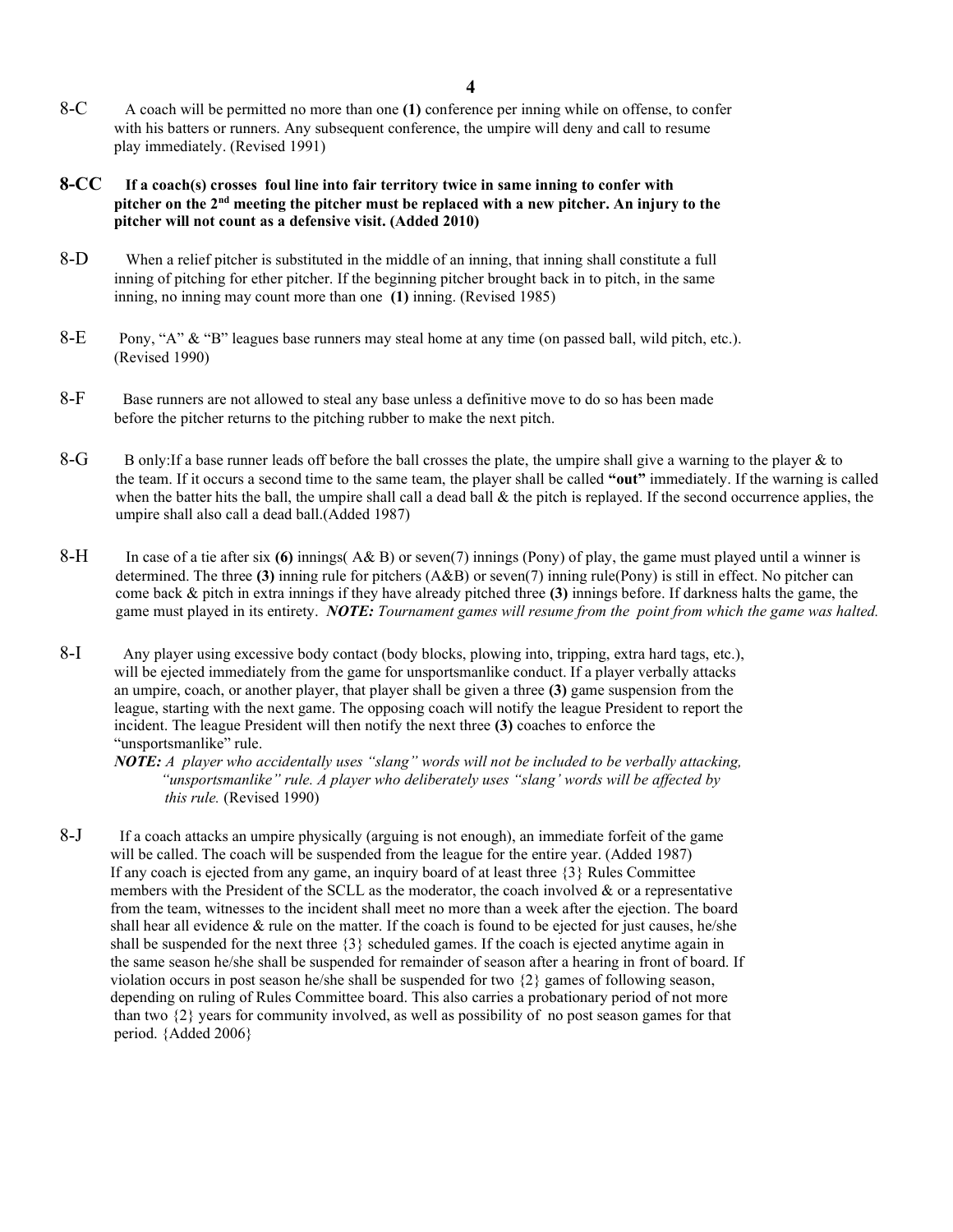- 8-K No "tobacco use" allowed on the field by players, coaches, umpires, etc. They must be removed from the playing area. If an adult must continue this habit, they must go to an area away from the field. (Added 1990)
- 8-L Sliding is allowed at all bases. (Added 1995)
- 9-A If it is necessary for a collection from any Seneca County baseball league tournament for league expenses, the monies are to be turned over to the SCLL secretary.
- 9-B The rules of the Seneca County baseball league will be official at all tournament  $\&$  all-star games.
- $9-C$  In a league double elimination tournament, any team that forfeits its first game will be eliminated from rest of tournament. (Added 1983)
- 9 -D The tournament shall be set by seeding all teams by using regular season standings with the following provisions:
	- 1. 81% of regular league games must be completed on week prior to tournament draw.
	- 2. The tournament draw date shall be given at the time the schedules are given out.
	- 3. First seed team will play last seed team. The second seed team will play next to last seed team & so on. NOTE: Second seed team will be other division winner with  $2^{nd}$  best record At tournament draws for "A" & "B" league coaches shall have the the choice by majority vote whether to have all seeds mixed according to records or to have divisions only top part of bracket division one  $\{1\}$  & bottom part of division two  $\{2\}$  play out the brackets to end. {added 2006} If byes are required in tournament brackets, the team with best record shall receive a bye and be placed at the top of the second round upper bracket. If two byes are needed, the second best team record will be placed at the top of the second round lower bracket and all other byes shall be placed in the center of the bracket. The third best on the bottom center and the forth best team on the center of top bracket. This is for first round bye only. All other teams will be paired with the next best record, playing the next worse record. See appendix A for sample brackets. (Revised 1996)
- 10-A A \$160 entry fee will be charged for each "A" & "B" & Pony team. (Revised 2018)
- 10-B All league fees must be in the hands of league secretary by first regular season game.
- 10-C All teams will submit a team roster with there entry fee. All games played before entry fee and roster is turned in must be forfeited. If circumstances prevent a roster from being turned in, arrangements must be approved by the secretary.
- 10-D The league secretary must be notified in advance of any changes in team rosters. The secretary will all team roster changes at the tournament draw.
- 10-E Roster changes can not take place after June 1 unless a player moves up from a lower level within the community organization. (Added 1983)
- 10-F No roster changes will be permitted after first scheduled game of tournament. (Added 1989)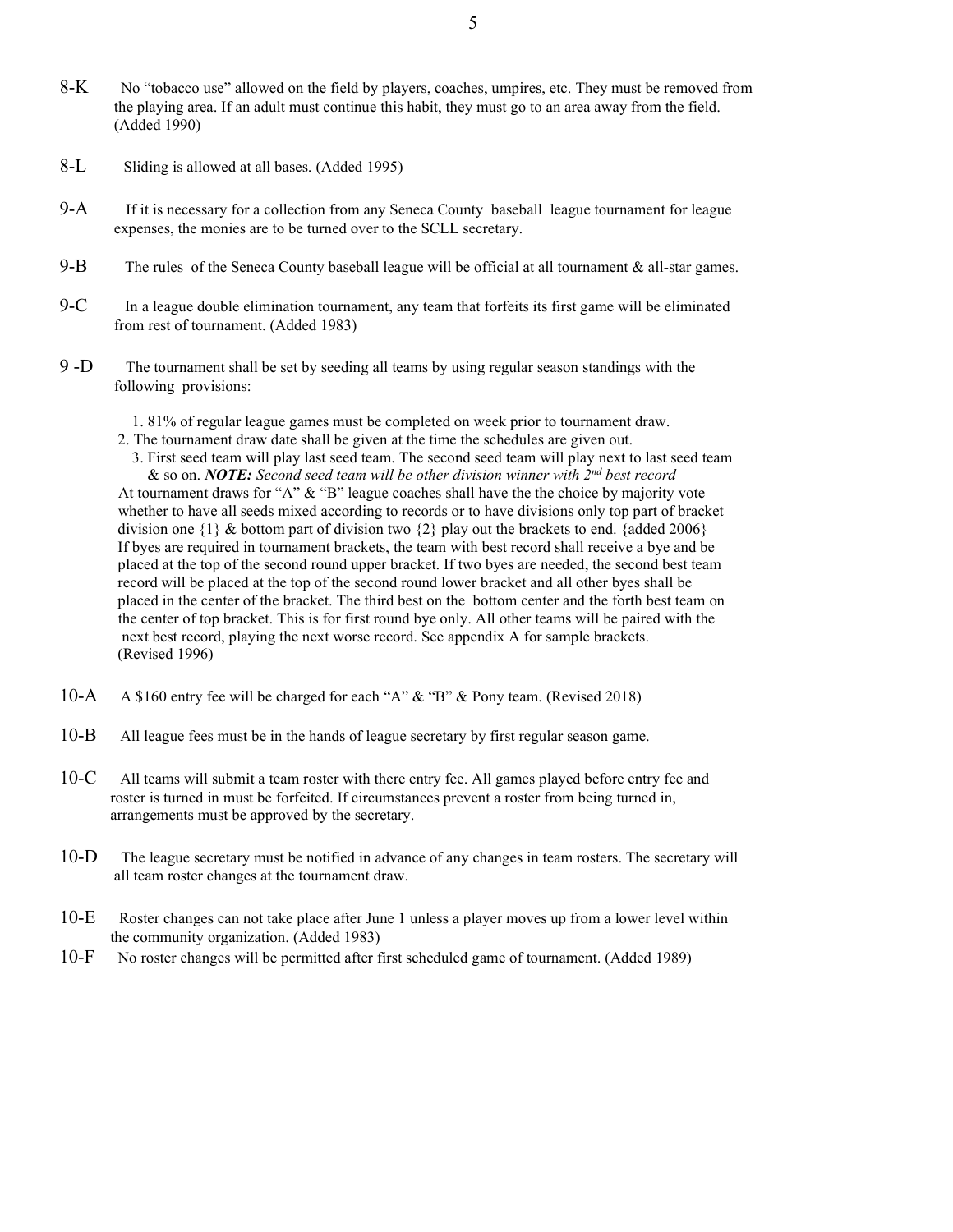- 11-A Violation of any rules or any part of the constitution by-laws can results in a team being disqualified from the league & tournament play.
- 11-B Any coach claiming such violation must register a protest with the official umpire of the game at the time of such violation.
- 11-C The coach after filling a protest with the umpire, must within 24 hours, notify the President of the league by phone, then in writing, claiming such violation.
- 11-D The same rule applies in filling a game protest.
- 11-E The President, after receiving in writing the coach's claim of such violation, must call a meeting or the Rules Committee of the league with in five (5) days. The rules committee then has the authority to decide if any violation has been committed. If a violation has been committed, the committee may require the game or games to be forfeited or to continue the game at the protested spot of the game.
- 11-F The Rules Committee will be a group of six (6) individuals selected by the coaches at the organization meeting and the President. The rules committee shall not have more than one member from one community. If a member of the rules committee can not finish a term, the President shall select someone to finish the term. A majority vote of at least five (5) members of the Rules Committee is how a protest is determined. If a member of the Rules Committee is involved in a situation that is protested they shall not be allowed to vote on the matter.
- 12-A Starting players only may re-enter the game once & must return to the same batting position. A & B only:Substitutes may re-enter the game once to the same batting position. (Revised 2014) Pony Only: Substitutes may not re-enter the game. A & B Only: Substitution requirements for teams not roster batting: All players substituted into a game must play a total of 6 consecutive outs on defense and must have at least 1 at bat before the player may be substituted back out of the game. (Added 2017) A & B only: EH is exempt from fielding portion of substitution rule (see rule 2-F 2018)
- 12-B No team player may occupy more than one position in the batting order. (Added 1979)
- 12-C The exception to Rule 12-B is when a player is injured. If all substitutes have played in the game, any previous player that that was substituted for, may replace the injured player on the field  $\&$  in the batting order. (Revised 1993)
- 12-D No 12 year old as of April 30, will be allowed to pitch for "B" league teams. {Revised 2005}
- 13-A "A" league will be split into two (2) divisions, fifteen (15) trophies (maximum), will be awarded for the first & second places in each division. Trophies will be awarded to first, second & third places in tournament. (Revised 2016)
- 13-B "B" league will be awarded the same as "A" league. (Revised 1989)
- 13-C A & B only: Trophies, fifteen (15) maximum, and or plaques will be awarded to the top three (3) teams in the tournament, providing there are at least eight (8) teams in tournament. (Revised 2016) Pony only: Trophies, fifteen (15) maximum, and or plaques will be awarded to the top two (2) teams in the tournament, providing there are at least eight (8) teams in tournament.
- 13-D If a division ends in a tie, regardless the number of teams, a tie breaker system will determine the division winner. If same occurs for second place, the same tie breaker will be enforced, in order as listed below for tournament seedings. {revised 2006}

 For tournament seeding, the following format will be enforced in the following order: 1) head to head record 2) divisional record 3) record versus other division 4) best away record 5) best home record 6) best away record versus other division 7) best home record versus other division 8) coin flip (this is to eliminate unnecessary play off games). (Revised 1097) (Replaced rules 13-D & 13-E)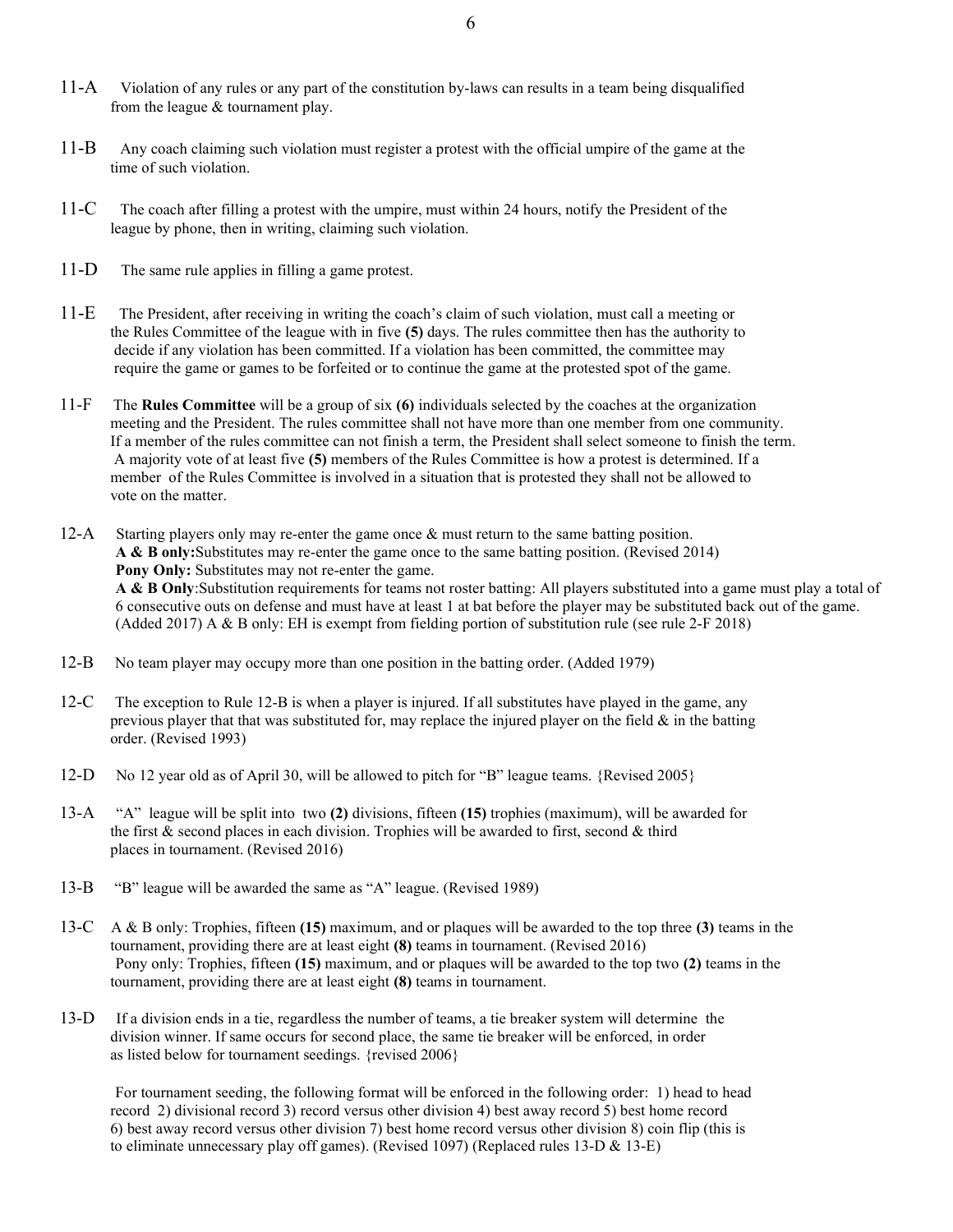- 13-DD A-B-C leagues,  $1^{st}$ ,  $2^{nd}$ ,  $\& 3^{rd}$  { if bracket contains 5 {five} or more rounds} rounds of the tournaments shall be hosted by the highest seeded teams, if they can't host the game than the opponent shall have option to host game. The higher seed will be the home team for all tournament games(2019). If nether communities are unable to host theses games then at tournament draw they shall choose a site that is agreeable. The Semis, Finals & All Star games will be chosen at the Organization meeting or at tournament draw. {Added 2009}
- 13-E A, B & C only: Starting 2019 the barrel of 2 5/8 inch will only be legal if the bat has the "USA Baseball" stamp imprinted on the bat (no Stickers are allowed). After the 2019 season, only bats with the "USA Baseball" stamp will be allowed in the league and all other bats will be illegal. Pony only: Any bat with a barrel from 2 1/4" to 2 3/4" is legal until the season of 2020. After the 2019 season, all bats being used in pony have to be either -3 BBCOR or -5 USA Baseball stamped bats used by High School players. All Leagues:15 minutes before every game, the coaches are to gather all bats and display them for the umpires and opposing coach to inspect. If a player shows up late to a game, his or her bat must be inspected and approved by the home plate umpire before he or she can hit. If an illegal bat is found to be used in a game the umpire shall take it out of play & a warning will be issued & reported to the league President, Secretary or a member of the Rules Committee after the game. If the same team is caught using another bat or same bat game a dead ball foul will be called  $\&$  batter is automatically called out. If a team is caught using illegal bats in other games if may constitute a forfeiture of the game  $\&$  or games played with the illegal bats, after a hearing with the Rules Committee. {Added 2018}
- 14-A No pitcher can be called for a balk in A, B or C Divisions.
- 14-B There are no appeals. If a runner misses base or leaves early on a sacrifice fly, the runner shall be declared out by the umpire. The umpire must see the runner miss the base or leave early. If the third out is the result batter/runner missing first base, no runs will score. (Added 1988)
- 15-A A & B Only: Any team ahead by twelve (12) runs after four (4) or five (5) completed innings, will be declared the winner. (Revised 1983) B Only: A Maximum of seven (7) runs only are allowed per inning with the  $6<sup>th</sup>$  inning being unlimited. (2021) Pony Only: Any team ahead by fifteen (15) runs after four (4) or ten (10)runs after five (5) completed innings, will be declared the winner.
- 16-A If and when a play is occurring at Home Plate, it is MANDATORY for the runner(s) to slide or be called "out" (Added 2022)
- 17-A All players will have numbers displayed somewhere on there jerseys or uniforms, unless circumstances prevent a team from doing so. (Added 1983)
- 18-A The league will give a salary of \$150 to the Secretary/Treasure & \$25 to the President, & if one person is doing both jobs a total of \$175 will be there yearly salary. (Revised 2004)The salary of the Vice- President will also be the same \$25 as the President. ( Revised 2016)
- 19-A The league will be divided into two (2) divisions according to size. Size shall be determined by the amount of players each site signs up for A-B & C leagues. The  $1<sup>st</sup>$  division will exist of the sites with the most amount of players participating with the 2<sup>nd</sup> division with the least. This will change from regional locations. A site may produce more than one {1} team. That site shall be placed in the other division provided they satisfy the above regulation. A site in the  $2<sup>nd</sup>$  division may request to play in the 1<sup>st</sup> division, submitted to SCLL prior to deadline for rosters. Once schedules are out no player shall be added to a roster with out permission by rules committee  $\{$  majority vote $\}$  submitted in writing. Violation in this could result in forfeiture of all games & eliminated from tournament. (Revised 2005} NOTE: The above rule covers  $A \& B$  Leagues only  $C$  shall follow divisions as stated below.
	- Division-1 Bascom-Burgoon-Fostoria-New Riegel-McCutchenville-Tiffin Catholic-Carey \*Clyde was voted out of league in 2012
	- Division-2 Bloomville-Clinton/Big Sticks-Green Springs-Melmore-Old Fort/Bettsville-Seneca East- Sycamore-Upper Sandusky
	- NOTE: In the event, communities that may have two (2) teams which will leave an unbalanced number Of teams per division, an adjustment may be necessary in the division.(Revised 2004)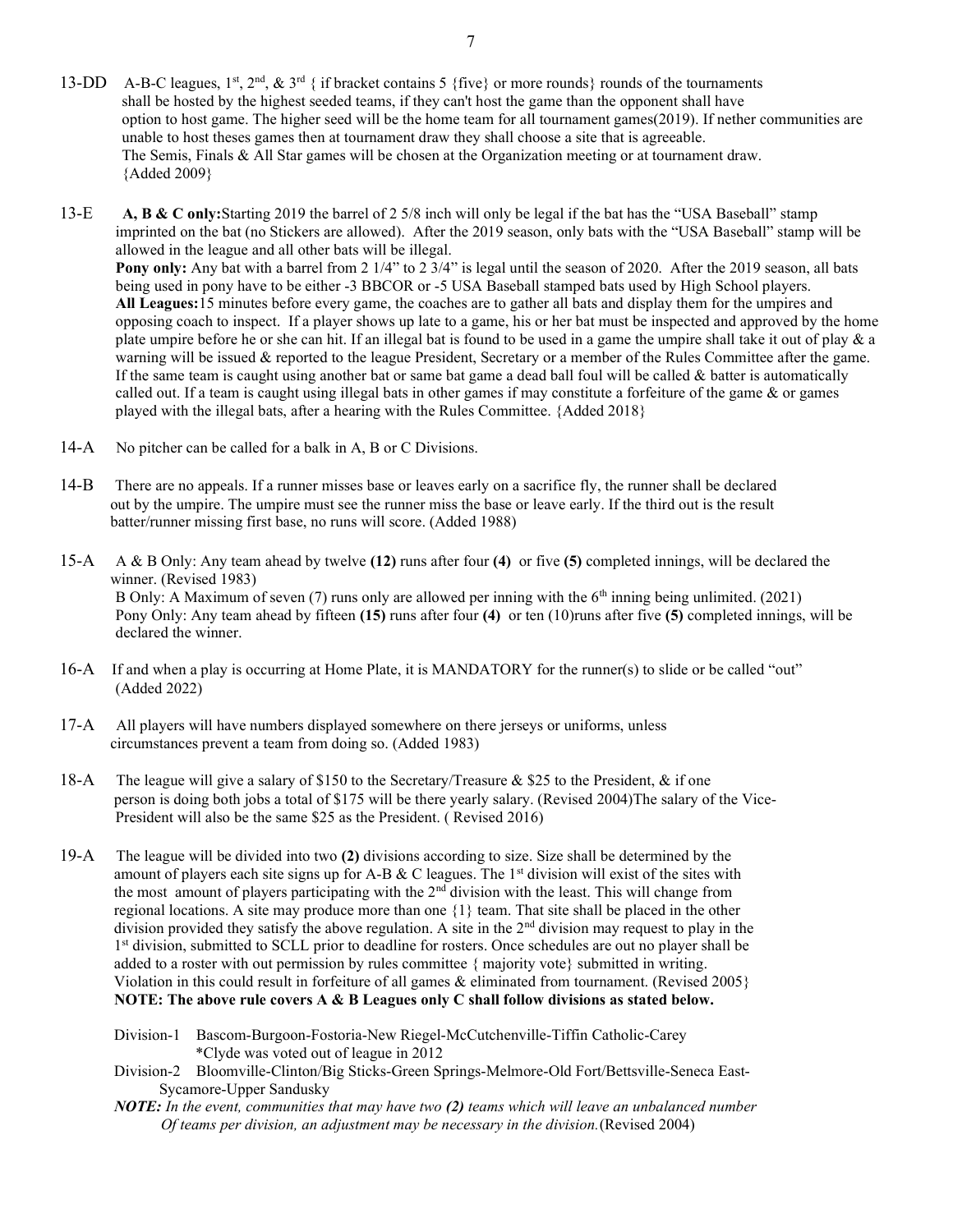- 20-A All winning coaches shall text or email the President(for A, B & C) within 48 hours of completion of a game to give results A composite standings shall be kept for A-B-C & Pony leagues the entire season. Standings shall be recorded on the League Facebook Page and emailed weekly. (Revised 2018) NOTE: See rule 15-A under "C" league rules.
- 20-B A, B & C Only: Any other rules not listed will follow www.baseball-almanac.com/rulemenu.shtml (Revised 2013; previously rule 20-A) Pony Only: Any other rules not listed will follow the National Federation of State School Associations rule for baseball
- 21-A For tournament play, an umpire for home plate will be furnished by the home field for all preliminary games. The opposing team will can furnish the field umpire. The league will supply both home plate & one base umpire for the tournament finals. The league will pay up to \$65 per umpire in finals & must be licensed umpires. Home plate umpire for preliminary tournament games will not be paid by the league. (Revised 2013) Pony Only: the league will furnish the umpires for behind the plate and in the field for all tournament semi-final and final games.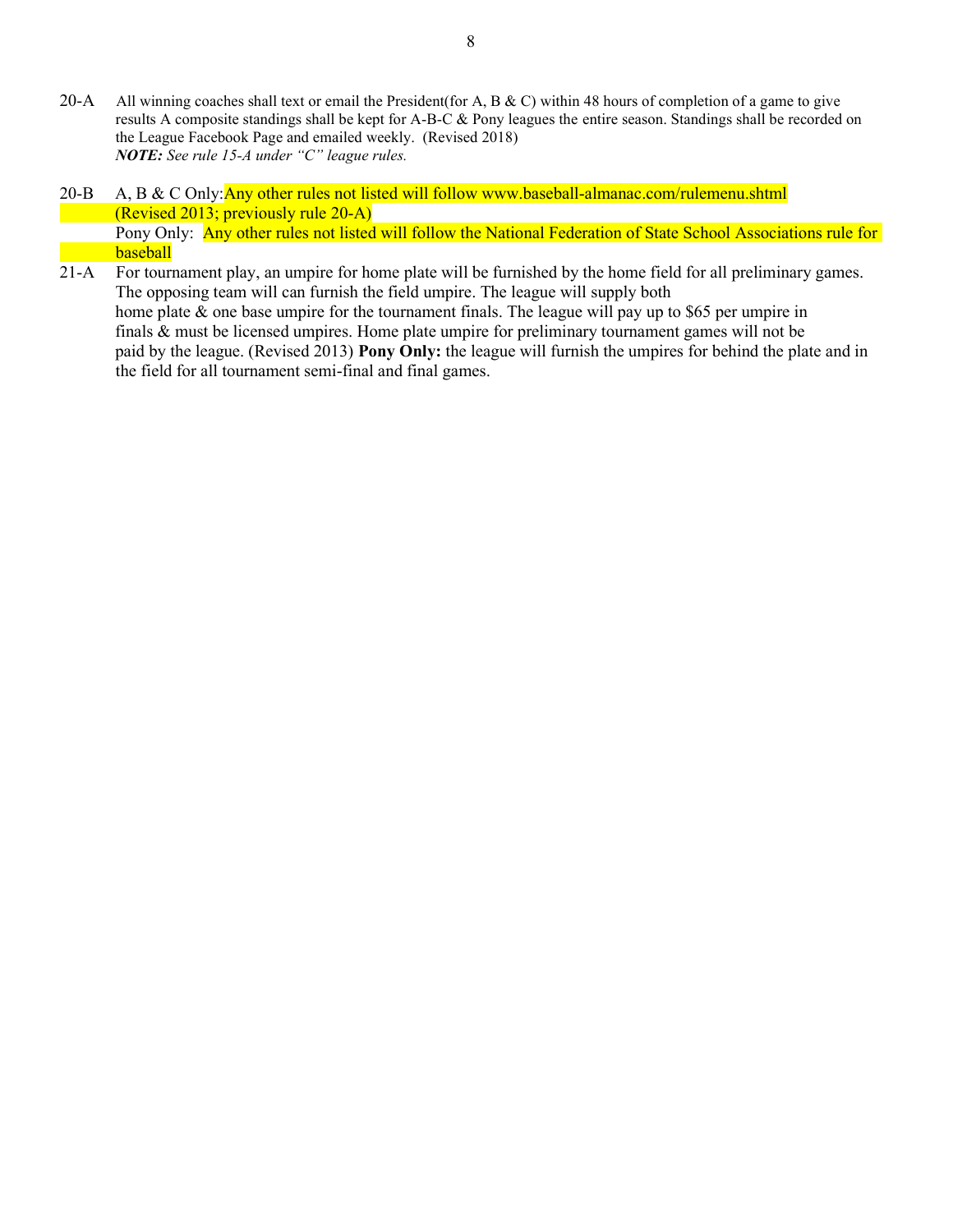- 1-A Rosters should include players who are eight  $(8)$  nine  $(9)$  years of age before April 30, but no older than ten  $(10)$  years of age by August 1<sup>st</sup>. However, if unusual circumstances prevent a ten  $(10)$  year old from playing "A" or "B" league, the player may play if granted exemption. NOTE: It is the intent of the league to let all youngsters play. (Revised 2016) Any player who is under the eight (8) year old deadline of April 30, of that year must have parents or guardian sign a voucher stating that the player can play "C" league, if all league responsibility for injury is waived. Two  $(2)$  vouchers must be signed by the parents or guardian, one  $(1)$  copy goes to the coach & the other copy will be sent to the league Secretary for league records. (Added 1996)
- 2-A No ten (10) year old will be allowed to pitch. If a player turns ten (10) after April 30, he/she will be allowed to pitch. (Revised 2016)
- 3-A The pitching distance will be forty-two (42) feet. (Revised 1994)
- 3-B A coach will take it upon him/herself to remove a pitcher if it becomes obvious the pitcher has no pitching control.
- 4-A All players shall bat in turn. This includes players not playing defense. Coaches shall exchange batting line-ups of all players before the game.
- 4-B If a player is a late arrival for the game, the player will be placed at the bottom of the batting order, no matter where the team is in the batting order at the time of the game.
- 5-A A team may have as many players on there roster as they wish but no matter how many attend the games, they must all bat.
- 6-A Free substitution is allowed. Any player can play any position in the game at any time. We encourage all coaches to play there players on defense in equal amounts. Once a player is taken out of the game on defense, the player may re-enter at any time.
- 7-A Four (4) out fielders will be used. A maximum of ten (10) players can play on the field at one time. Coaches will only use six (6) infielders and four (4) outfielders.
- 7-B If a team only has nine (9) players available, there is no automatic out for the tenth player. However, if a team has ten (10) players available, all ten (10) must play. (Revised 1990)
- 8-A There will be up to six (6) innings per game. A maximum five (5) runs per inning is allowed. The last official inning  ${6<sup>th</sup>$  in non time limit game & last declared inning in time limit game 4 maximum for official game} shall be unlimited inning. In regular season only a 2 {two} hour time limit will be set for each game. No new inning may start after 2 hour time limit, however if an inning starts prior to 2 hour time limit it must be completed. In a regular season game if it is in a tie after 2 hour time limit after inning is completed it shall remain a tie, however in post season a winner must be determined if need be extra innings will be allowed.(2021) 2 hour time limit is not in effect during post season games. {Revised 2008}
- 9-A No shorts are allowed. Sliding is permitted
- 10-A No infield fly rule will be enforced. (Revised 1994)
- 11-A Umpires for C Division will be no younger than Jr. High age both behind the plate and in the field with both umpires having baseball knowledge.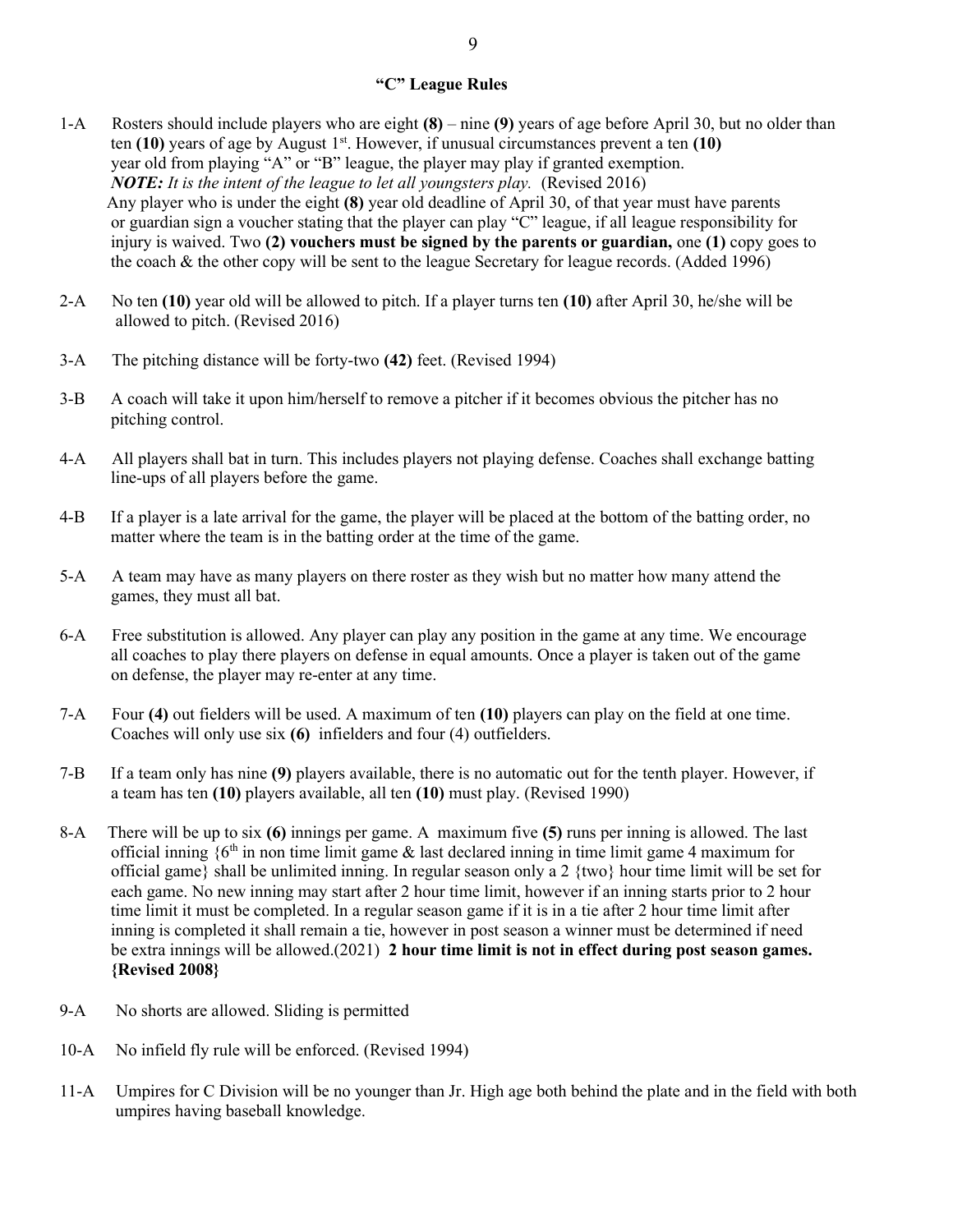- 11-A Home team will supply two (2) new balls for each home game. The baseballs should be Little League approved baseballs. The communities are obligated to purchase baseballs for all league games.
- 12-A A base runner at  $3<sup>rd</sup>$  base can only advance to home plate when a ball is put into play by a hitter or when a play is made at 3rd base , if the baseball is thrown to a player covering the play at 3rd base, for example as in a thrown by a pitcher on the mound area as a pick off or by a catcher in a pick off move or a if ball is over thrown to the pitcher & an infielder or outfielder retrieves ball & he throws to  $3<sup>rd</sup>$  in an attempt to get runner out at  $3^{rd}$ . Stealing of  $2^{nd}$  &  $3^{rd}$  bases is allowed on a passed ball by the catcher, however only one (1) base may be taken per passed ball (at runners risk) in all above situations. If a runners are at 1<sup>st</sup> & 2<sup>nd</sup> or at 1<sup>st</sup> or just 2<sup>nd</sup> & ball is put into play by hitter & a throw is made at 3<sup>rd</sup> to put runner out & it gets away the runner at  $3<sup>rd</sup>$  may advance to home as this is a continuous play. Also once a base runner reaches a base after the steal a dead ball play will be declared. Passed ball is defined as follows: When a catcher leaves catchers box area completely to retrieve a passed ball to front, rear or sides of catchers box this shall be a passed ball. See diagram on page 12. (Revised April 2009)
- 13-A Regulation baseball will be played in regards to balls & strikes. Four (4) balls is a walk and three (3) strikes are an out.
- 14-A No player may play in "C" league if he/she is playing in "A" or "B" league. Any player on a community roster at the start of the season, can move up to a higher division and play a maximum of 3 combined games for any team in their community before being permanently placed on a higher division team. Example: A "C" League player can play in 3 "B" League or 3 "A" League or a combination of 1 "B" and 2 "A" League games per season. A "B" League player can play up a total of 3 "A" League games per season. These players can only move up to replace an injured/sick player or cover players that are on vacation and the team has less than 9 original roster players. Any coach using a lower division player must notify both League President and opposing coach before the start of the game in which a lower division player is used to play. A & B teams may bring up C players during C tournament only if (1) C team is eliminated from C tournament (2) player is not on C team All Star team roster (3) a limit of 3 players per team can move up for post season roster. Players may be brought up to conclusion of A & B tournament draw. (Revised 2016)
- 15-A League standings will be kept. (Revised 1989)
- 15-B Entry fee will be \$160 per team for the league. This fee also includes regular season baseballs  $\&$  the tournament. {Revised 2016)
- 15-C Consolidated with Rule 21-A of "A" & "B" rules. (Revised April 2001)
- 16-A The league will be divided into two (2) divisions with a maximum twelve (12) game schedule. Divisions will be same as the "A"  $\&$  "B" leagues. The top two (2) teams in each division will earn trophies or plaques (maximum of fifteen 15). (Revised 2009)
- 16-B The top three (3) teams in the tournament will receive trophies or plaques. (Revised 2016) **NOTE:** All other rules pertaining to pitching, batting, etc., will follow the "A"  $\&$  "B" league rules.
- 16-C Only one (1) vote per community will be allowed per issue. (Added 1997)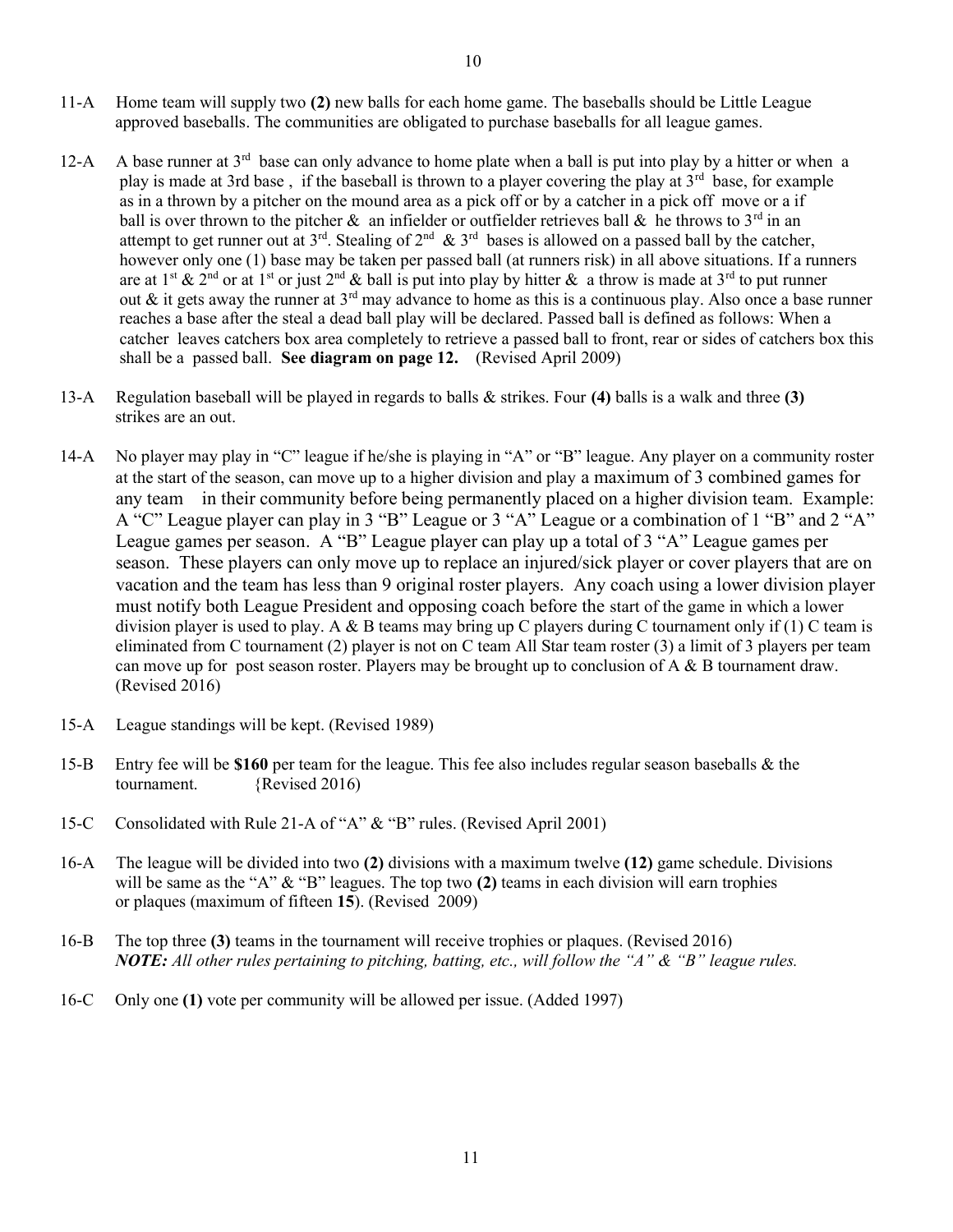# Coach Pitch Rules

- 1 Maximum bat size is  $2\frac{1}{4}$ , non-composite barrel. No bats with over-sized barrels. No wooden bats. Starting 2020 season all bats must be stamped "USA Baseball" on the handle to be legal
- 2 The roster that is submitted at the start of the season must be played in tournament. If they batted and played during the season, they do the same for the tournament, regardless of age.
- 3 No base stealing allowed.
- 4 No sliding allowed. First time General Warning, Second time the player will be called out.
- 5 No leading off the bases. A runner cannot leave the base until the pitched ball has reached the batter. If the base runner starts for the next base before the ball has reached the batter, an umpire will rule him/her out after one(1) warning.
- 6 A base runner may advance only one(1) base at his/her risk, on one(1) over thrown ball per batter/runner whether the ball goes in either fair or foul territory, after the ball is hit. No advancement on any over thrown balls to first base.
- 7 There are six(6) innings in a complete game. If for any reason, such as rain, a game must be called, at least four (4) full innings must have been played before the game is official.
- 8 In the event of a tie score at the end of the sixth inning, the game will go into overtime and the team, which outscores the opponent at the end of any full inning, with a 5 run limit, is the winner, only for the tournament.
- 9 All players on any team must play at least two(2) innings per game in field. Batting order is everyone on your roster, and each player in the game must be on the roster unless injured. Any player injured during the game, can return to play in that game after notifying the umpire and opposing coach.
- 10 Ten(10) players make a full team. Because of absenteeism, a team can play with as few as seven(7) players. Outs will be placed in the lineup for missing players before the game starts. If a player arrives late, he/she will be placed in one of the previously placed outs, only for tournament.
- 11 The pitching distance from home plate is 32 feet, and a pitching rubber should be located at that distance. There should also be a 10-12' circle around the rubber. The youth pitcher has to at least have one foot inside the circle until the ball is hit.
- 12 The player age limit is seven(7) years old and a player may turn eight(8)on or after May 1. The starting age for Coach Pitch is five (5) years of age. (Revised 2016)
- 13 The underhand pitch delivery may be used, but there are no restriction on the speed of the delivery. Overhand pitching will be optional, by the adult pitcher.
- 14 No more than five(5) runs per inning, except the sixth (6) inning, are allowed. The sixth inning will have a run limit of ten (10), not unlimited runs.
- 15 The infield fly rule does not apply
- 16 Any player throwing his/her bat will be called out, by the plate umpire, after one (1) warning.
- 17 The team coaches shall flip a coin before the game and the winner gets his/her choice of home or visitor and choice of dugout. This rule is in effect for all tournament play
- 18 Free substitution is allowed in the field. The team roster remains constant from beginning to end of the game for batting order. Each team will exchange rosters before the game starts.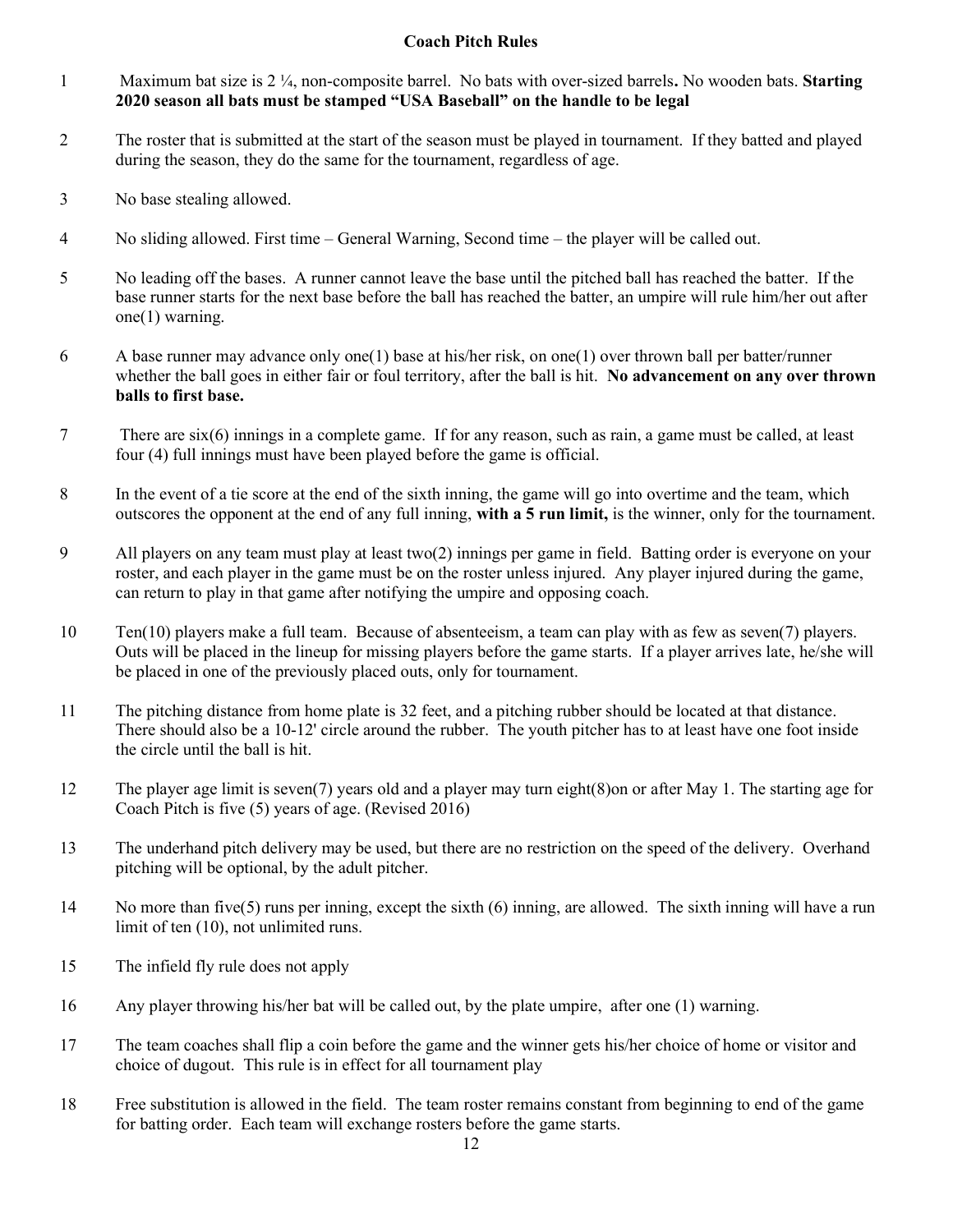- 19 As long as an umpire witnesses a base runner not touching a base while advancing, a fielder may put him/her out by taking the ball and touching the missed base. This play must be made on an errant runner before the pitcher delivers the next pitch. A runner that discovers that he/she missed touching a base while advancing may return to that base via the base line, no cutting across the infield, and tag the base.
- 20 A fair catch is defined as any ball, which is caught int the air before it touches the ground. The ball not need be caught directly in the player's glove to be considered fair. Control of the ball as applies to a forced out, etc., will be decided by the umpire.
- 21 Bunting is not allowed
- 22 Bases shall be sixty (60) feet apart
- 23 Stepping out of the batter's box or on the plate is not an out.
- 24 Coaches will schedule make-up games for their team
- 25 Unless because of weather or inability to secure a field, a make-up game must be played prior to the date set for the tournament playoff if possible. If coaches cannot establish a make-up game, the game will be forfeited by both teams.
- 26 The actual pitcher will be a non-team member. He/she can coach while the ball is in play.
- 27 If the ball touches the coach/pitcher in any way, the play is dead. The batter must return to the batter box with the same pitch count as before the ball was hit.
- 28 Any appeals will be ran through the SCLL Rules Committee ( See previous rules 11-C through 11-F).
- 29 Batters and runners may advance a maximum of two (2) bases per batter. Batters and runners may advance at their own risk until the ball is secured on the infield(dirt). There will be lines marking half-way points between bases, and if a runner has not passed those lines before the ball is secured, he/she must go back to the previous base. Any player can secure the ball on the infield whether they play in the infield or an outfielder runs with the ball into the infield.
- 30 Coaches can be on the field to coach players, but not block anyone's view of the play.
- 31 No walks allowed
- 32 There will be seven(7) pitches allowed per player and on the seventh pitch, if the ball is foul, the player will get another pitch, or three (3) strikes, for which you would be out.
- 33 Tournament seeding is determined by a blind draw. Participation medals will be handed out to all teams except for  $1st-4<sup>th</sup>$  place teams will receive their respected place trophies.
- 34 All game balls will be provided by the league and will contain a soft core. The cost of the balls is added into the league fee of \$110 per team.
- 35 10 fielders are to play on defense, 6 infielders and 4 outfielders. All 4 outfielders must play in the grass or behind a 20foot caulk line placed behind  $1<sup>st</sup>$ ,  $2<sup>nd</sup>$  and  $3<sup>rd</sup>$  bases on a large field and during tournament play. All 6 infielders are to play in the infield or in front or the caulk line on larger fields.
- 36 Child Pitcher must stand on the same side as the batter. (2022)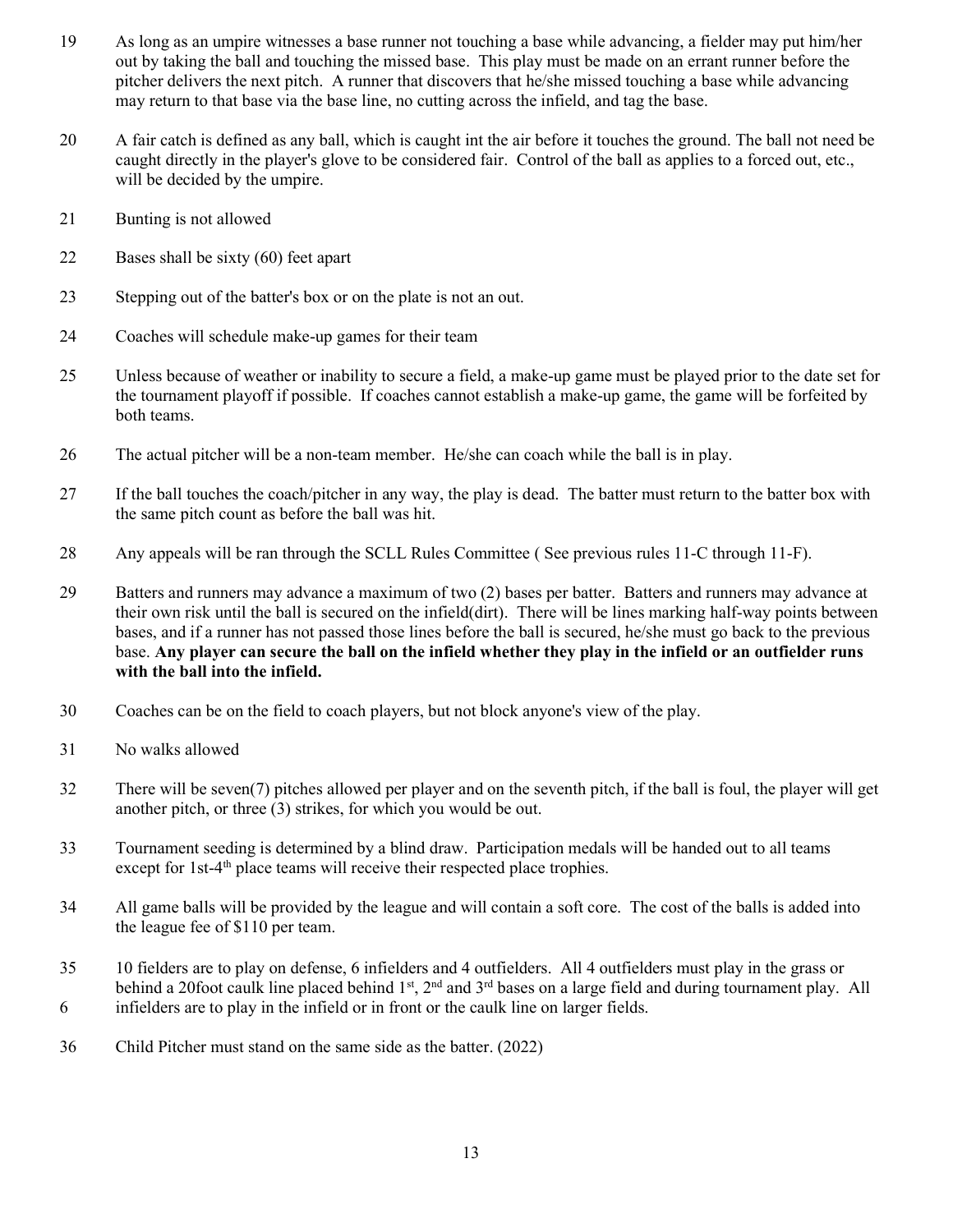## INDEX

 Note: First number is the page number (10) second number is rule number Rules not found in "C" League rules you go to "A"-"B" rules. Rules not found in this rules books: refer to rule (8)-20B

|                     | A                                                                                                                                                                                                                                                                                                                                                                                                                                                                                |
|---------------------|----------------------------------------------------------------------------------------------------------------------------------------------------------------------------------------------------------------------------------------------------------------------------------------------------------------------------------------------------------------------------------------------------------------------------------------------------------------------------------|
| "A" League rules    | $1-9$                                                                                                                                                                                                                                                                                                                                                                                                                                                                            |
|                     | Age requirements of players<br>$(1) 1-A$<br>$(9)$ 1-A                                                                                                                                                                                                                                                                                                                                                                                                                            |
|                     | Amendments to Constitution $\&$ repeal of (1) Article VII                                                                                                                                                                                                                                                                                                                                                                                                                        |
| Appeals (7) 14-B    |                                                                                                                                                                                                                                                                                                                                                                                                                                                                                  |
| All Star Game       | Site chosen (7) 13-DD<br>Rules of<br>$(5)$ 9-B                                                                                                                                                                                                                                                                                                                                                                                                                                   |
|                     | B                                                                                                                                                                                                                                                                                                                                                                                                                                                                                |
| "B" League rules    | $1-9$                                                                                                                                                                                                                                                                                                                                                                                                                                                                            |
| <b>Balks</b>        | $(7)$ 14-A                                                                                                                                                                                                                                                                                                                                                                                                                                                                       |
| Baseballs           | Balls & Strikes $(10)$ 13-A<br>Official league balls (2) 5-F<br>Provided by home team $(2)$ 5-E $(10)$ 11-A                                                                                                                                                                                                                                                                                                                                                                      |
|                     | Base paths "A"-"B"-"C" in feet (3) 8-A                                                                                                                                                                                                                                                                                                                                                                                                                                           |
| <b>Base Runners</b> | Able to advance to home in "C" league (10) 12-A<br>"A" League stealing of bases on movement by pitcher (3) 8-AA<br>"C" League runners on base & at $3rd$ (10) 12-A<br>Excessive body contact (4) 8-I<br>Leading off early $(4)$ 8-G<br>Missing base or leaving base early $\&$ on sacrifice fly (7) 14-B<br>Removing helmet while running bases (2) 6-D<br>Stealing bases on pitcher returning to mound (4) 8-F on mound "C" League (10) 12-A<br>Steal of home "A" & "B" (4) 8-E |
| Bat                 | Barrel size<br>$(7)$ 13-E<br>Throwing of $(3)$ 6-E                                                                                                                                                                                                                                                                                                                                                                                                                               |
| <b>Batter</b>       | Occupying more than one spot in order $(6)$ 12-B exception to $(6)$ 12-C<br>Throwing of bat $(3)$ 6-E<br>Wearing of helmet $(2)$ 6-B                                                                                                                                                                                                                                                                                                                                             |
| Batting order       | "C" League all bat (9) 5-A<br>"C" League batting order (9) 4-A<br>Exchanging line ups before game (9) 4-A<br>Extra hitter in (replaced by batting entire roster) (1) 2-F<br>Late arrival $(9)$ 4-B<br>With $8 \& \text{ if injury occurs with } 8(1) 2 - F$                                                                                                                                                                                                                      |

Boarder line players (1) 2-A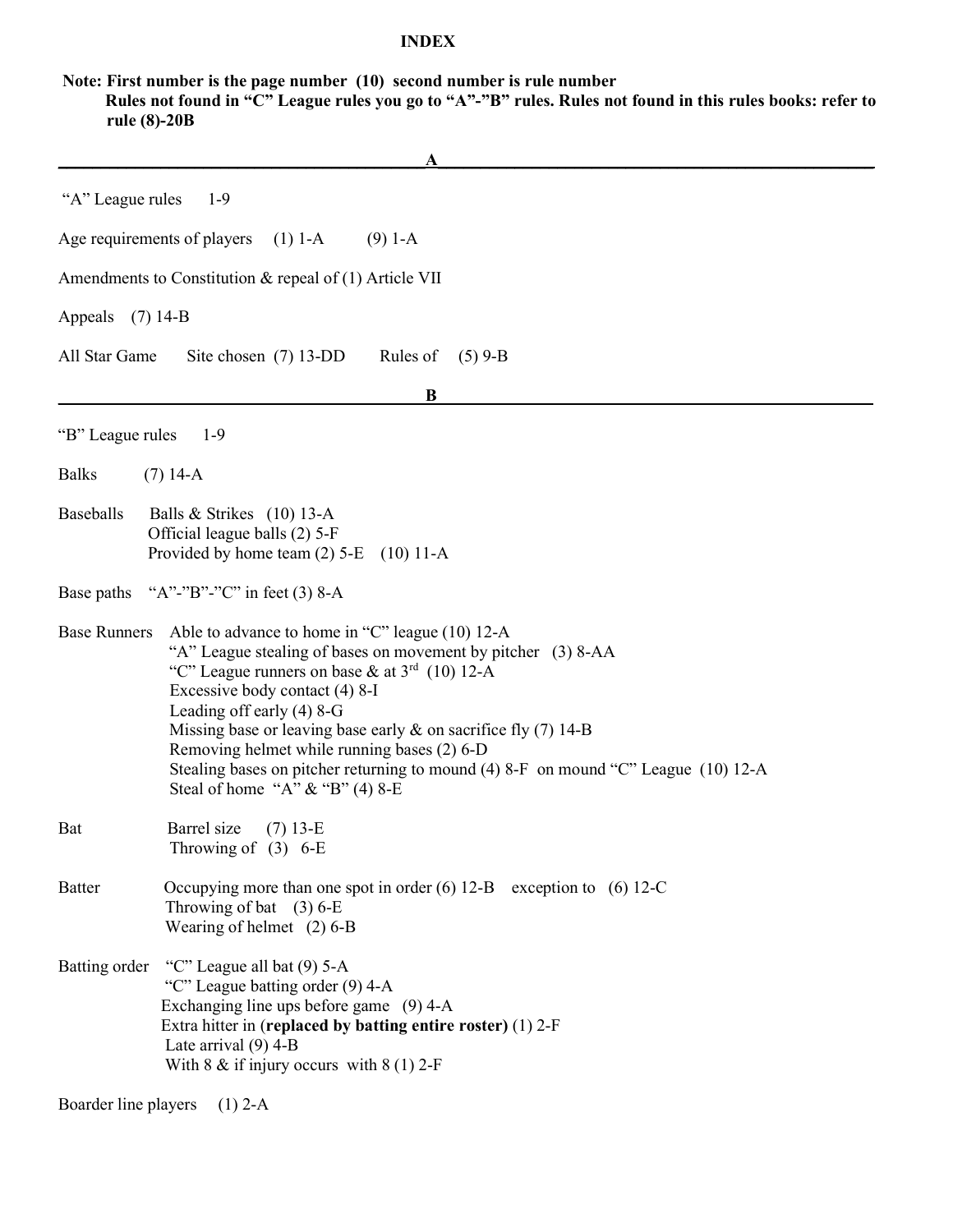|                  | C                                                                                                          |  |  |
|------------------|------------------------------------------------------------------------------------------------------------|--|--|
| C League rules   | $9-10$                                                                                                     |  |  |
|                  | Coach Pitch rules 11-12<br>Clinton/Big Sticks players<br>eligibility of $(1)$ 2-A                          |  |  |
|                  |                                                                                                            |  |  |
| Coaches          | Conflict of schedule<br>$(2)$ 4-A                                                                          |  |  |
|                  | Crossing foul line twice in inning per pitcher (4) 8-CC<br>Exchanging batting line ups before game (9) 4-A |  |  |
|                  | Filing a protest $(6)$ 11-B<br>after filing $(6)$ 11-C                                                     |  |  |
|                  | Offensive visit per inning (4) 8-C                                                                         |  |  |
|                  | Physically attacking umpire $&$ ejection of (4) 8-J<br>Protest of game (6) 11-D                            |  |  |
|                  | Removing of wild pitcher (9) 3-B                                                                           |  |  |
|                  | Responsibility of Article V                                                                                |  |  |
|                  | Suspension of Article VI $(4)$ 8-J<br>Winning results report to $(7)$ 20-A                                 |  |  |
|                  |                                                                                                            |  |  |
| Coin toss        | Determine Home/Away teams in tournament (7) 13-DD                                                          |  |  |
|                  | Determine seeding in tournament (6) 13-D                                                                   |  |  |
|                  | Courtesy Runners not allowed (3) 6-F for injured player (3) 6-F                                            |  |  |
|                  | Constitution (cover page)                                                                                  |  |  |
|                  | Articles of<br>organization to be known as<br>$\perp$                                                      |  |  |
|                  | objective of<br>$\rm{II}$                                                                                  |  |  |
|                  | III<br>government of<br>IV<br>meetings of                                                                  |  |  |
|                  | $\mathbf V$<br>coaches responsibility of                                                                   |  |  |
|                  | VI<br>membership of players & suspension of coaches, players & communities                                 |  |  |
|                  | VII<br>amendments to<br>D                                                                                  |  |  |
| Dead Ball calls  | "A" League leaves before movement of pitcher (3) 8-AA                                                      |  |  |
|                  | Batted ball with illegal bat (7) 13-E                                                                      |  |  |
|                  | "C" League after base runner steals base (10) 12-A<br>Removal of helmet on bases (2) 6-D                   |  |  |
|                  | Runner leads off early (4) 8-G                                                                             |  |  |
|                  | Diagram of home plate for "C" League rule (10) 12-A                                                        |  |  |
| <b>Divisions</b> | "A" & "B" (7) 19-A for "C" (7) 19-A (10) 16-A                                                              |  |  |
|                  | ends in a tie "A" "B" "C" $(6)$ 13-D<br>trophies for "A" & "B" (6) 13-A (6) 13-B "C"<br>$(10)$ 16-A        |  |  |
|                  | Double elimination tournament (5) 9-C                                                                      |  |  |
|                  |                                                                                                            |  |  |
|                  | Dropped $3^{rd}$ strike: see uncaught $3^{rd}$ strike                                                      |  |  |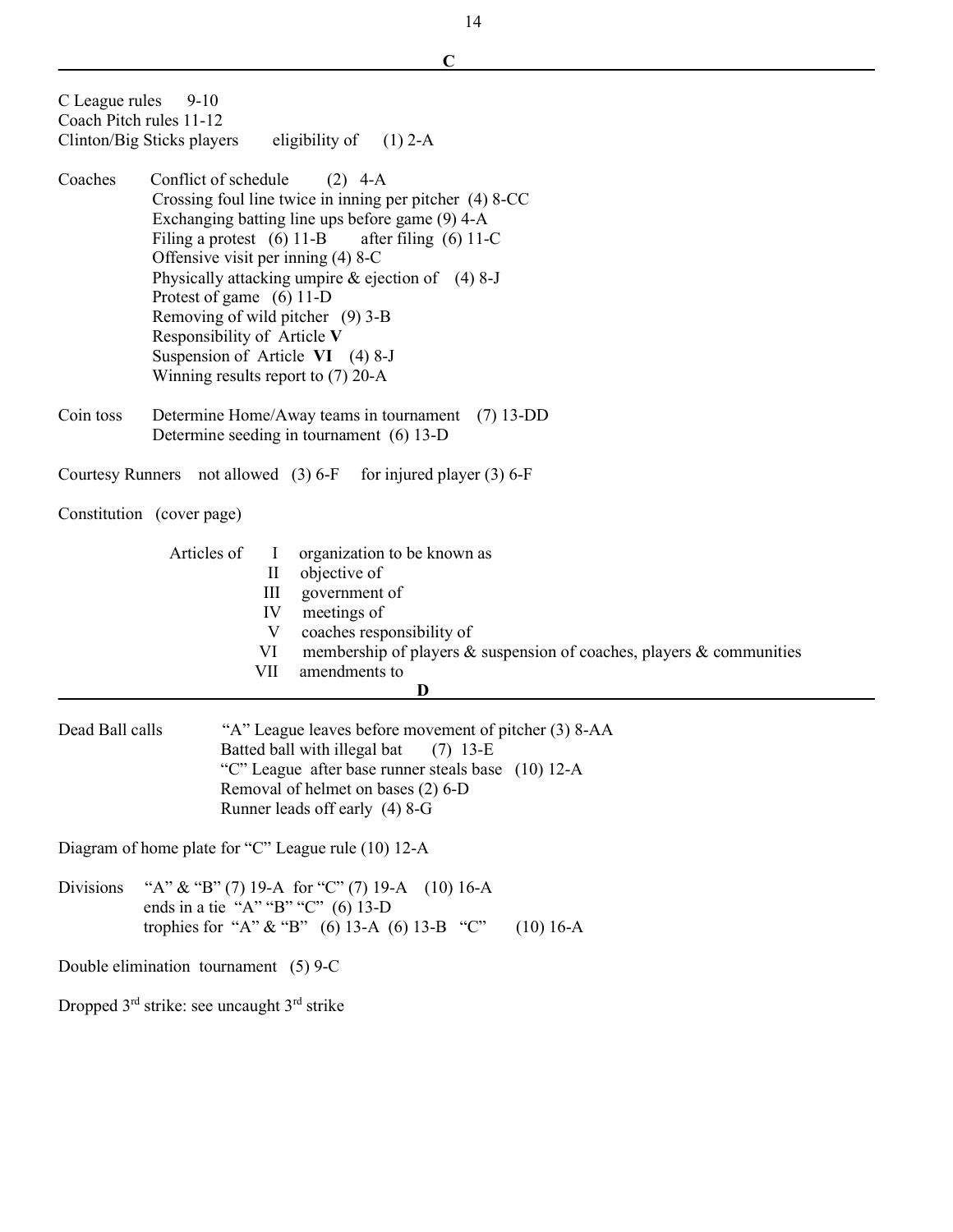$\mathbf{E}$  and the contract of the contract of the contract of the contract of the contract of the contract of the contract of the contract of the contract of the contract of the contract of the contract of the contract of Entry Fees "A"  $\&$  "B" (5) 10-A "C" (10) 15-B in hands of secretary (5) 10-B Exemptions of boarder line players (1) 2-A Extra hitter (1) 2-G see batting order Extra Infielder in "C" League (9) 7-A Extra Innings (4) 8-H  $\bf{F}$ 

Field Dimensions (3) 8-A "A" League pitching & base paths (3) 8-A "B" & "C base paths (9) 3-A "C" pitching

Free Substitutions (9) 6-A

|                                      | G                                                                                                                                                                                                                                                                                                                                                                         |
|--------------------------------------|---------------------------------------------------------------------------------------------------------------------------------------------------------------------------------------------------------------------------------------------------------------------------------------------------------------------------------------------------------------------------|
| Games                                | "A" & "B" (3) 7-A<br>"C" $(9)$ 8-A<br>Length of<br>Make up time frame (2) 3-AA<br>Official Game (3) 7-C<br>Played by 1 <sup>st</sup> tournament game<br>$(2)$ 3-A<br>Suspension of regular season game $(3)$ 7-C $(4)$ 8-H<br>Suspension of tournament game $(3)$ 7-C $(4)$ 8-H<br>Twelve game schedule in "C" league (10) 16-A<br>Two hour time limit "C" League (9) 8-A |
| Government                           | Article I Under supervision of President, election & term of officers, vote of body                                                                                                                                                                                                                                                                                       |
|                                      |                                                                                                                                                                                                                                                                                                                                                                           |
| Index<br>Intentional Walk<br>Jewelry | $13-19$<br>$(3)$ 7-F<br>$\mathbf{J}$<br>wearing of<br>$(2) 6-A$                                                                                                                                                                                                                                                                                                           |
|                                      | M                                                                                                                                                                                                                                                                                                                                                                         |
| <b>Managing Personnel</b>            | See also Rules Committee<br>Article I<br>Authority to suspend Article VI<br>Voting Right<br>Article III<br>Written request for meeting Article IV                                                                                                                                                                                                                         |
| Meetings<br>Mercy Rule               | Article IV<br>$(7)$ 15-A                                                                                                                                                                                                                                                                                                                                                  |
|                                      |                                                                                                                                                                                                                                                                                                                                                                           |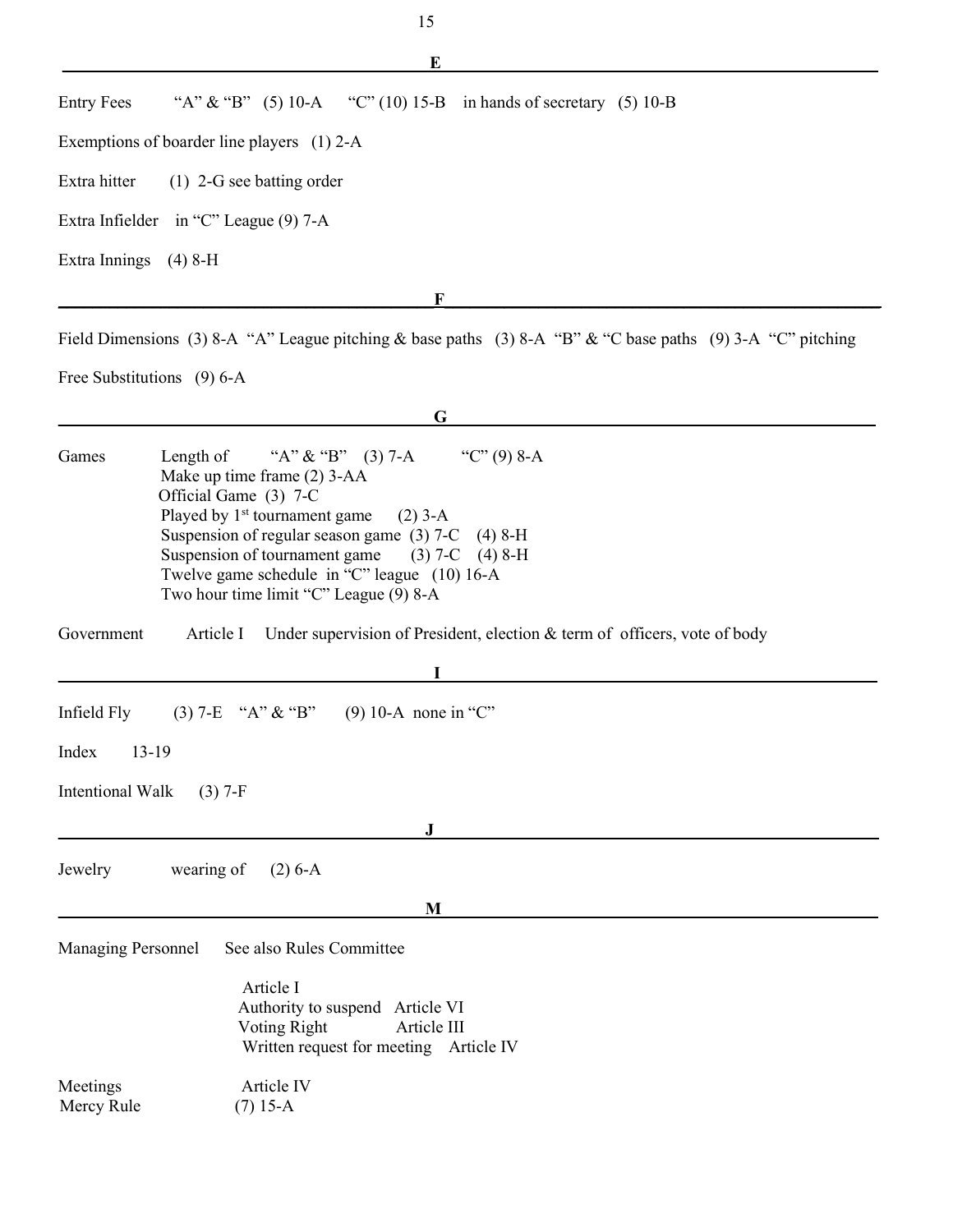| 16          |                                                                                                                                                                                                                                                                                                                                                                                                                                                                                                                                                                                                                                                                                                                                                                                                         |
|-------------|---------------------------------------------------------------------------------------------------------------------------------------------------------------------------------------------------------------------------------------------------------------------------------------------------------------------------------------------------------------------------------------------------------------------------------------------------------------------------------------------------------------------------------------------------------------------------------------------------------------------------------------------------------------------------------------------------------------------------------------------------------------------------------------------------------|
|             | $\mathbf 0$                                                                                                                                                                                                                                                                                                                                                                                                                                                                                                                                                                                                                                                                                                                                                                                             |
| Outfielders | in "C" League<br>$(9)$ 7-A                                                                                                                                                                                                                                                                                                                                                                                                                                                                                                                                                                                                                                                                                                                                                                              |
|             | P                                                                                                                                                                                                                                                                                                                                                                                                                                                                                                                                                                                                                                                                                                                                                                                                       |
| Passed Ball | Definition in "C" League<br>$(10)$ 12-A<br>Stealing in "A" & "B"<br>$(4)$ 8-E                                                                                                                                                                                                                                                                                                                                                                                                                                                                                                                                                                                                                                                                                                                           |
| Pitcher     | $(4) 8-CC$<br>Injury to<br>Innings per game $(3)$ 8-B<br>Not eligible to pitch (1) 1-A 13 year old (6) 12-D in "B" (9) 2-A 10 year old in "C"<br>Relief of $(4)$ 8-D<br>Removal for non control (9) 3-B<br>Starter returning to pitch $(4)$ 8-D                                                                                                                                                                                                                                                                                                                                                                                                                                                                                                                                                         |
| Players     | Age requirements (1) 1-A in "A" $\&$ "B" in "C" $\&$ under 8 years old (9) 1-A<br>Area to play in<br>$(1)$ 2-A<br>"A" players to "B" $(1)$ 2-E<br>"B" to "A" in a season $(1)$ 2-D<br>player in "A" playing in "B" $(1)$ 2-C<br>"C" to "A" & "B" $(10)$ 14-A<br>Batting order (6) 12-B exception to (6) 12-C<br>$(9)$ 4-A in "C"<br>Excessive body contact (4) 8-J<br>Injury to (1) 2-F (3) 6-F (6) 12-C<br>Late arrival of $(1)$ 2-F $(9)$ 4-B<br>Membership of Article VI<br>Number on uniform (7) 17-A<br>On boarder line communities<br>$(1)$ 2-A<br>Registration Cards for each (1) 2-A 2-B<br>Removing of helmet on bases (2) 6-D<br>Safety Equipment (2) 6-A 6-B<br>Starters $\&$ sub reenter once (6) 12-A<br>Vouchers of in "C"<br>$(9)$ 1-A<br>Wearing of steel cleats or spikes<br>$(2) 6-C$ |
| President   | Additional Meetings called by<br>Article IV<br>Call Meeting of Rules Committee (6) 11-F<br>Duties of Article VI<br>Election of $\&$ term of<br>Article III<br>Moderator of Suspension Meeting (4) 8-J<br>Notice of Protest (6) 11-C<br>Notify term of suspension<br>Article VI $(4)$ 8-I<br>Ruling on non played game & or send to Rules Committee to decide (2) 3-A<br>Salary of (7) 18-A<br>Select Rules Committee Member for non completion of term (6) 11-F                                                                                                                                                                                                                                                                                                                                         |

#### $Q$

Quorum Definition of to vote Article IV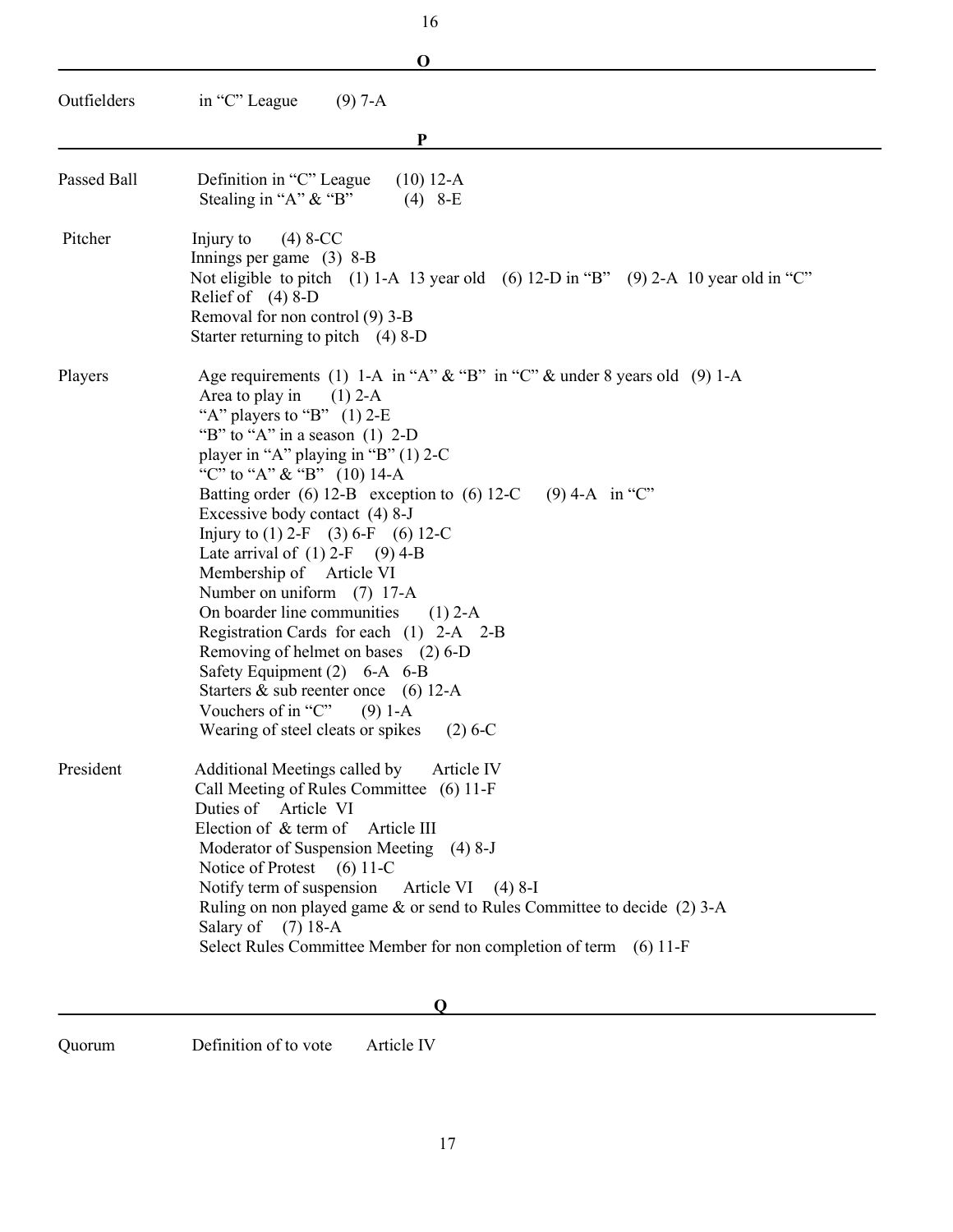| Roster          | "A" & "B" (6) $10\text{-}C$ "C" (10) $1\text{-}A$<br>Addition to (8) 19-A<br>Change in $(6)$ 10-D<br>No change after $1st$ tournament game (6) 10-F after June 15 (6) 10-E<br>roster size on "C" $(10)$ 5-A                                                                                                                                                                                                                           |
|-----------------|---------------------------------------------------------------------------------------------------------------------------------------------------------------------------------------------------------------------------------------------------------------------------------------------------------------------------------------------------------------------------------------------------------------------------------------|
| Rules Committee | See also Managing Personnel                                                                                                                                                                                                                                                                                                                                                                                                           |
|                 | Appointment by President for uncompleted term (7) 11-F<br>Coach ejection meeting $&$ ruling on (5) 8-J<br>Election & term of Article III (7) 11-F<br>Number of Members (7) 11-F<br>Non Completion of term (7) 11-F<br>Quorum of $(1)$ Article IV $(7)$ 11-F<br>$(8)$ 13-E<br>Ruling on Bat Size<br>Exemptions<br>$(2)$ 2-A<br>Game Protest (7) 11-E<br>Non completed games (3) 3-A<br>Voting on issues involving member<br>$(7)$ 11-F |

 Rules "A" & "B" 2-9 "C" 10-11 If not covered in C League (11) 16-B if not covered in A-B-C (9) 20-B Official at all Tournament  $&$  All Star Games (6) 9-B

Run Rule: see Mercy Rule

 $S$ 

 $R$ 

| Secretary/Treasure      | Announce Meetings (1) Article IV<br>Collection of Fees (6) 9-A 10-A 10-B 10-C (11) 15-B<br>Duties of (1) Article IV VII<br>Financial Report of (1) Article IV<br>Keeping of standings (8) 20-A (11) 15-A<br>Notification of roster changes (6) 10-D<br>Receiving game results (8) 20-A<br>Receiving vouchers from "C" for players under 8 years old (10) 1-A<br>Salary of $(8)$ 18-A<br>Submission of registration cards boarder line players (2) 2-A<br>Term of (1) Article III<br>Written request payment of tournament umpires (9) 21-A |
|-------------------------|--------------------------------------------------------------------------------------------------------------------------------------------------------------------------------------------------------------------------------------------------------------------------------------------------------------------------------------------------------------------------------------------------------------------------------------------------------------------------------------------------------------------------------------------|
| <b>Shorts</b>           | Wearing of $(10)$ 9-A                                                                                                                                                                                                                                                                                                                                                                                                                                                                                                                      |
| <b>Sliding at Bases</b> | $(6)$ 8-L                                                                                                                                                                                                                                                                                                                                                                                                                                                                                                                                  |
| Standings               | $(8)$ 20-A $(11)$ 15-A                                                                                                                                                                                                                                                                                                                                                                                                                                                                                                                     |
| Steel cleats or spikes  | $(3) 6 - C$                                                                                                                                                                                                                                                                                                                                                                                                                                                                                                                                |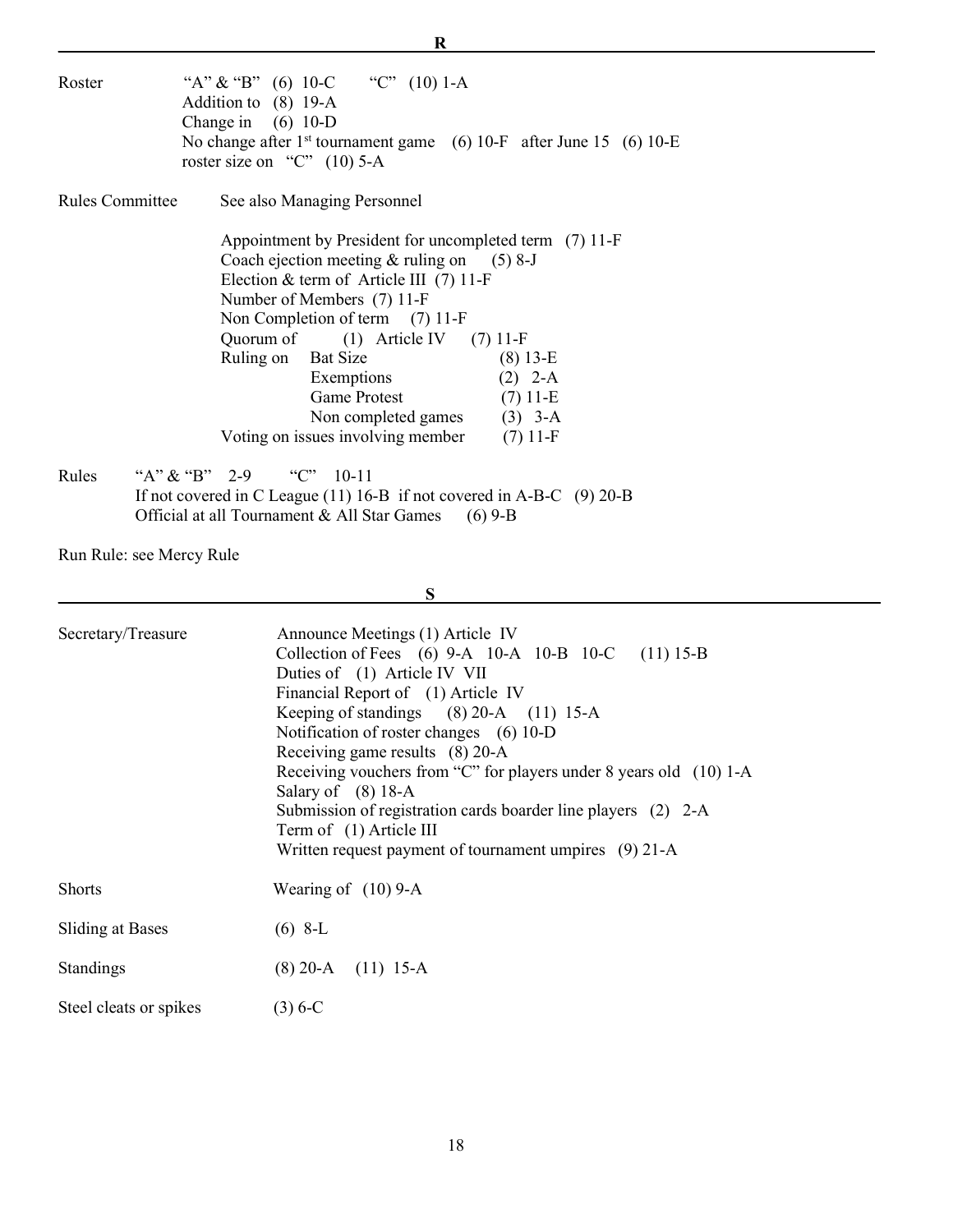| Teams                             | Ahead after 4 innings (4) 7-C<br>Ahead by 12 runs after 4 or 5 complete innings (8) 15-A<br>Bringing up C players for A & B regular season & post season<br>$(11)$ 14-A<br>Changes in roster $(6)$ 10-D 10-E 10-F<br>Division ends in tie $(7)$ 13-D<br>Divisions of $(8)$ 19-A $(11)$ 16-A<br>Failing to be on field (4) 7-B<br>Filing protest (7) 11-B 11-C 11-D 11-E<br>Forfeit $1st$ game of tournament (6) 9-C<br>Hosting tournament games (8) 13-DD<br>Incomplete games (3) 3-A<br>League Fees "A" & "B" (6) $10-A$ "C" (11) 15-B, in hands of secretary/treasure (6) 10-B<br>Notification of opponents suspended player (5) 8-I<br>Only team formed is "A" team (8) 16-A exception for no "A" team<br>$(8) 16-A$<br>Option of base umpire (3) 5-A<br>Playing with 8 or less (2) $2-F$ 9 in "C" (10) 7-B<br>Providing game balls $(3)$ 5-E $(11)$ 11-A<br><b>Rosters: See Rosters</b><br>Roster amounts in "C" $(10)$ 5-A<br>Schedule conflicts (3) 4-A<br>Seeding of in tournament $(6)$ 9-D $(7)$ 13-D<br>Submitting roster $(6) 10$ -C $(10) 1$ -A<br>Suspension from League (1) Article VI from tournament (5) 8-J (7) 11-A<br>Trophies awarded to in Division<br>$(7)$ 13-A 13-B $(11)$ 16-A<br>in Tournament $(7)$ 13-C $(11)$ 16-B<br>Vote of $(11)$ 16-C |  |  |
|-----------------------------------|------------------------------------------------------------------------------------------------------------------------------------------------------------------------------------------------------------------------------------------------------------------------------------------------------------------------------------------------------------------------------------------------------------------------------------------------------------------------------------------------------------------------------------------------------------------------------------------------------------------------------------------------------------------------------------------------------------------------------------------------------------------------------------------------------------------------------------------------------------------------------------------------------------------------------------------------------------------------------------------------------------------------------------------------------------------------------------------------------------------------------------------------------------------------------------------------------------------------------------------------------------------------|--|--|
| Tie Breakers For division         | Voucher for less than 8 years old (10) 1-A<br>$(7)$ 13-D For tournament seeds $(7)$ 13-D                                                                                                                                                                                                                                                                                                                                                                                                                                                                                                                                                                                                                                                                                                                                                                                                                                                                                                                                                                                                                                                                                                                                                                               |  |  |
| Tobacco Use                       | $(6)$ 8-K                                                                                                                                                                                                                                                                                                                                                                                                                                                                                                                                                                                                                                                                                                                                                                                                                                                                                                                                                                                                                                                                                                                                                                                                                                                              |  |  |
| Tournament                        | Balls purchased by (3) 5-F<br>Determine home/away teams (8) 13-DD<br>$(8)$ 13-DD<br>Hosting games<br>Payment of umpires $(6)$ 9-E $(9)$ 21-A<br>Penalty of suspension $(5)$ 8-J $(7)$ 11-A<br>Regular Season games completed by (3) 3-A<br>Roster Changes prior to<br>$(6)$ 10-F<br>Rules apply in $(6)$ 9-B<br>Run rule (4)7-C (8) 15-A See also Mercy Rule<br>Seeding of teams for $(6)$ 9-D $(7)$ 13-D<br>Suspended Game (4) 7-C (5) 8-A<br>Trophies in $(7)$ 13-A 13-B 13-C<br>$(8)$ 13-DD $(11)$ 16-A 16-B<br>Umpires in (6) 9-E (9) 21-A                                                                                                                                                                                                                                                                                                                                                                                                                                                                                                                                                                                                                                                                                                                         |  |  |
| Treasurer: See Secretary/Treasure |                                                                                                                                                                                                                                                                                                                                                                                                                                                                                                                                                                                                                                                                                                                                                                                                                                                                                                                                                                                                                                                                                                                                                                                                                                                                        |  |  |
| Trophies & Plaques                | Regular Season (7) 13-A 13-B Tournament (7) 13-C (11) 16-A 16-B                                                                                                                                                                                                                                                                                                                                                                                                                                                                                                                                                                                                                                                                                                                                                                                                                                                                                                                                                                                                                                                                                                                                                                                                        |  |  |
|                                   | Two hour time limit in C League (10) 8-A                                                                                                                                                                                                                                                                                                                                                                                                                                                                                                                                                                                                                                                                                                                                                                                                                                                                                                                                                                                                                                                                                                                                                                                                                               |  |  |

19